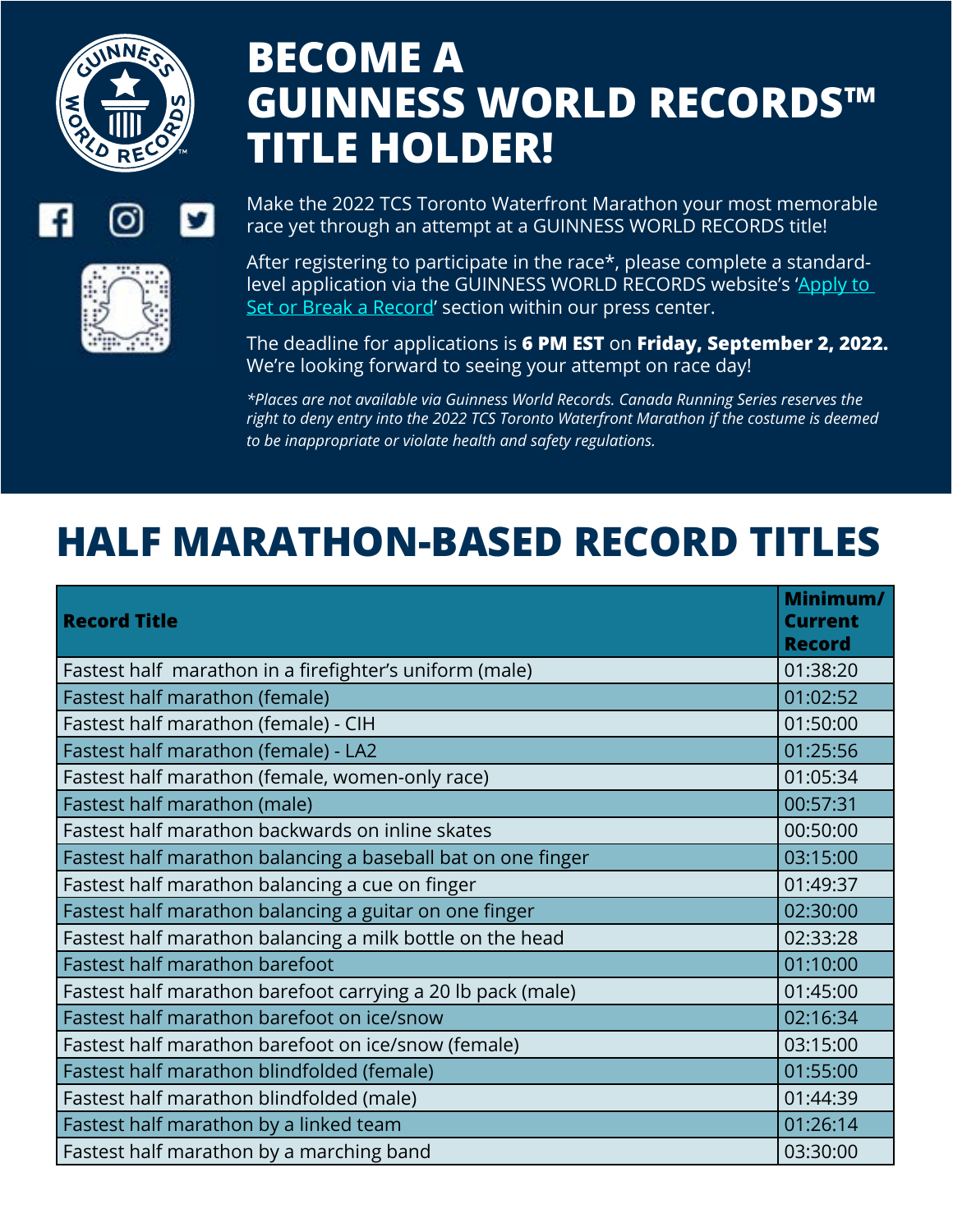| Fastest half marathon by a mascot (female)                      | 02:15:00 |
|-----------------------------------------------------------------|----------|
| Fastest half marathon by a mascot (male)                        | 01:37:03 |
| Fastest half marathon by stretcher bearers (female)             | 02:45:00 |
| Fastest half marathon carrying 60 lb pack                       | 01:54:34 |
| Fastest half marathon carrying a 100 lb pack (female)           | 04:30:00 |
| Fastest half marathon carrying a 100 lb pack (male)             | 02:11:38 |
| Fastest half marathon carrying a 120 lb pack                    | 04:00:00 |
| Fastest half marathon carrying a 20 lb pack                     | 01:22:58 |
| Fastest half marathon carrying a 20 lb pack (female)            | 01:41:00 |
| Fastest half marathon carrying a 40 lb pack                     | 01:36:56 |
| Fastest half marathon carrying a 40lb pack (female)             | 02:15:00 |
| Fastest half marathon carrying an 80 lb pack                    | 02:11:38 |
| Fastest half marathon carrying golf clubs                       | 01:57:58 |
| Fastest half marathon controlling a tennis ball                 | 02:30:00 |
| Fastest half marathon dressed an elf (female)                   | 02:00:00 |
| Fastest half marathon dressed as a badminton player (female)    | 02:00:00 |
| Fastest half marathon dressed as a badminton player (male)      | 01:45:00 |
| Fastest half marathon dressed as a ballet dancer (female)       | 02:15:00 |
| Fastest half marathon dressed as a barrister                    | 01:44:32 |
| Fastest half marathon dressed as a battery (male)               | 02:00:00 |
| Fastest half marathon dressed as a billiards player (male)      | 01:45:00 |
| Fastest half marathon dressed as a body part (male)             | 02:00:00 |
| Fastest half marathon dressed as a book character               | 01:19:18 |
| Fastest half marathon dressed as a bottle (male)                | 01:28:53 |
| Fastest half marathon dressed as a boxer (male)                 | 01:26:44 |
| Fastest half marathon dressed as a cartoon character (female)   | 01:53:26 |
| Fastest half marathon dressed as a cartoon character (male)     | 01:22:39 |
| Fastest half marathon dressed as a cheerleader (female)         | 01:45:00 |
| Fastest half marathon dressed as a chef (female)                | 03:00:00 |
| Fastest half marathon dressed as a chef (male)                  | 01:27:50 |
| Fastest half marathon dressed as a clown                        | 01:26:49 |
| Fastest half marathon dressed as a clown (female)               | 02:00:00 |
| Fastest half marathon dressed as a coastguard (male)            | 02:45:00 |
| Fastest half marathon dressed as a construction worker (female) | 02:00:00 |
| Fastest half marathon dressed as a crustacean (male)            | 01:55:00 |
| Fastest half marathon dressed as a fairy                        | 01:30:00 |
| Fastest half marathon dressed as a fairy (female)               | 01:45:00 |
| Fastest half marathon dressed as a fish (male)                  | 02:00:00 |
| Fastest half marathon dressed as a fisher (male)                | 02:25:00 |
| Fastest half marathon dressed as a gingerbread person (female)  | 01:43:49 |
| Fastest half marathon dressed as a gingerbread person (male)    | 01:29:00 |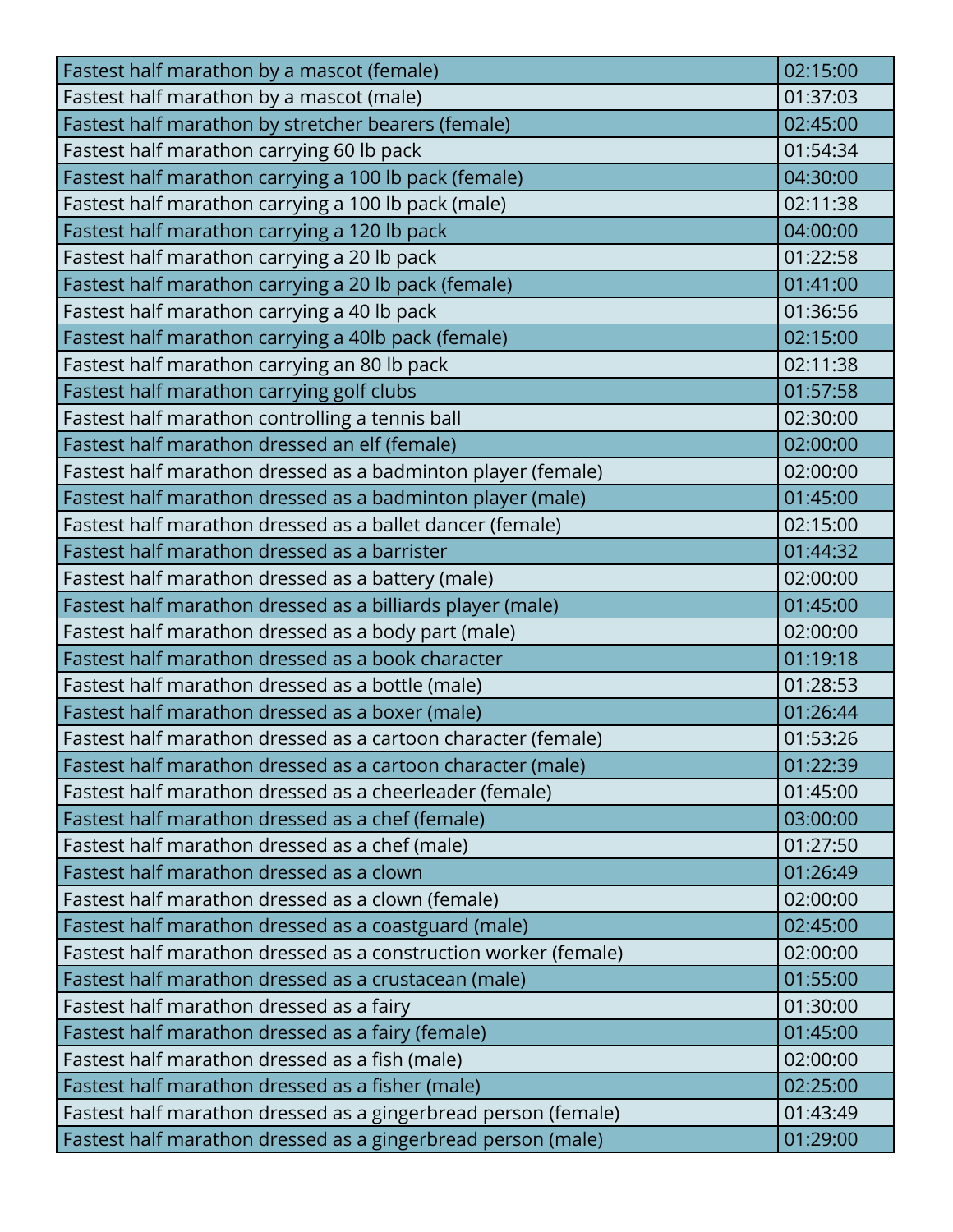| Fastest half marathon dressed as a golfer (male)                  | 01:25:00 |
|-------------------------------------------------------------------|----------|
| Fastest half marathon dressed as a landmark (male)                | 01:45:00 |
| Fastest half marathon dressed as a landmark building (male)       | 01:44:42 |
| Fastest half marathon dressed as a leprechaun (male)              | 01:25:00 |
| Fastest half marathon dressed as a lifeguard (male)               | 01:25:00 |
| Fastest half marathon dressed as a lumberjack (male)              | 01:55:00 |
| Fastest half marathon dressed as a mammal (male)                  | 01:50:05 |
| Fastest half marathon dressed as a meat product (female)          | 02:00:00 |
| Fastest half marathon dressed as a meat product (male)            | 02:00:00 |
| Fastest half marathon dressed as a medical professional (female)  | 01:45:00 |
| Fastest half marathon dressed as a monarch (male)                 | 01:24:02 |
| Fastest half marathon dressed as a motorcyclist (male)            | 01:50:06 |
| Fastest half marathon dressed as a mummy (male)                   | 01:49:41 |
| Fastest half marathon dressed as a music player (male)            | 02:30:00 |
| Fastest half marathon dressed as a mythical creature (female)     | 02:00:00 |
| Fastest half marathon dressed as a ninja (male)                   | 01:44:21 |
| Fastest half marathon dressed as a number (male)                  | 02:00:00 |
| Fastest half marathon dressed as a nurse (female)                 | 01:44:22 |
| Fastest half marathon dressed as a piece of fruit (male)          | 02:00:00 |
| Fastest half marathon dressed as a pirate (male)                  | 01:25:00 |
| Fastest half marathon dressed as a post box                       | 01:45:00 |
| Fastest half marathon dressed as a postal worker (male)           | 01:30:00 |
| Fastest half marathon dressed as a professional wrestler (female) | 02:15:00 |
| Fastest half marathon dressed as a professional wrestler (male)   | 01:45:00 |
| Fastest half marathon dressed as a rancher (male)                 | 01:36:32 |
| Fastest half marathon dressed as a road vehicle (male)            | 02:00:00 |
| Fastest half marathon dressed as a Roman soldier                  | 01:25:00 |
| Fastest half marathon dressed as a rotating puzzle cube (male)    | 01:53:38 |
| Fastest half marathon dressed as a savoury food (male)            | 02:00:00 |
| Fastest half marathon dressed as a scientist (male)               | 01:30:00 |
| Fastest half marathon dressed as a singer (male)                  | 01:20:00 |
| Fastest half marathon dressed as a snowboarder (male)             | 02:40:00 |
| Fastest half marathon dressed as a soccer referee (female)        | 02:30:00 |
| Fastest half marathon dressed as a star (male)                    | 02:00:34 |
| Fastest half marathon dressed as a stationery item (female)       | 02:00:00 |
| Fastest half marathon dressed as a stationery item (male)         | 01:48:00 |
| Fastest half marathon dressed as a supervillain (female)          | 02:00:00 |
| Fastest half marathon dressed as a supervillain (male)            | 01:40:57 |
| Fastest half marathon dressed as a surfer (male)                  | 02:13:55 |
| Fastest half marathon dressed as a tap/faucet (male)              | 02:00:00 |
| Fastest half marathon dressed as a television character           | 01:28:24 |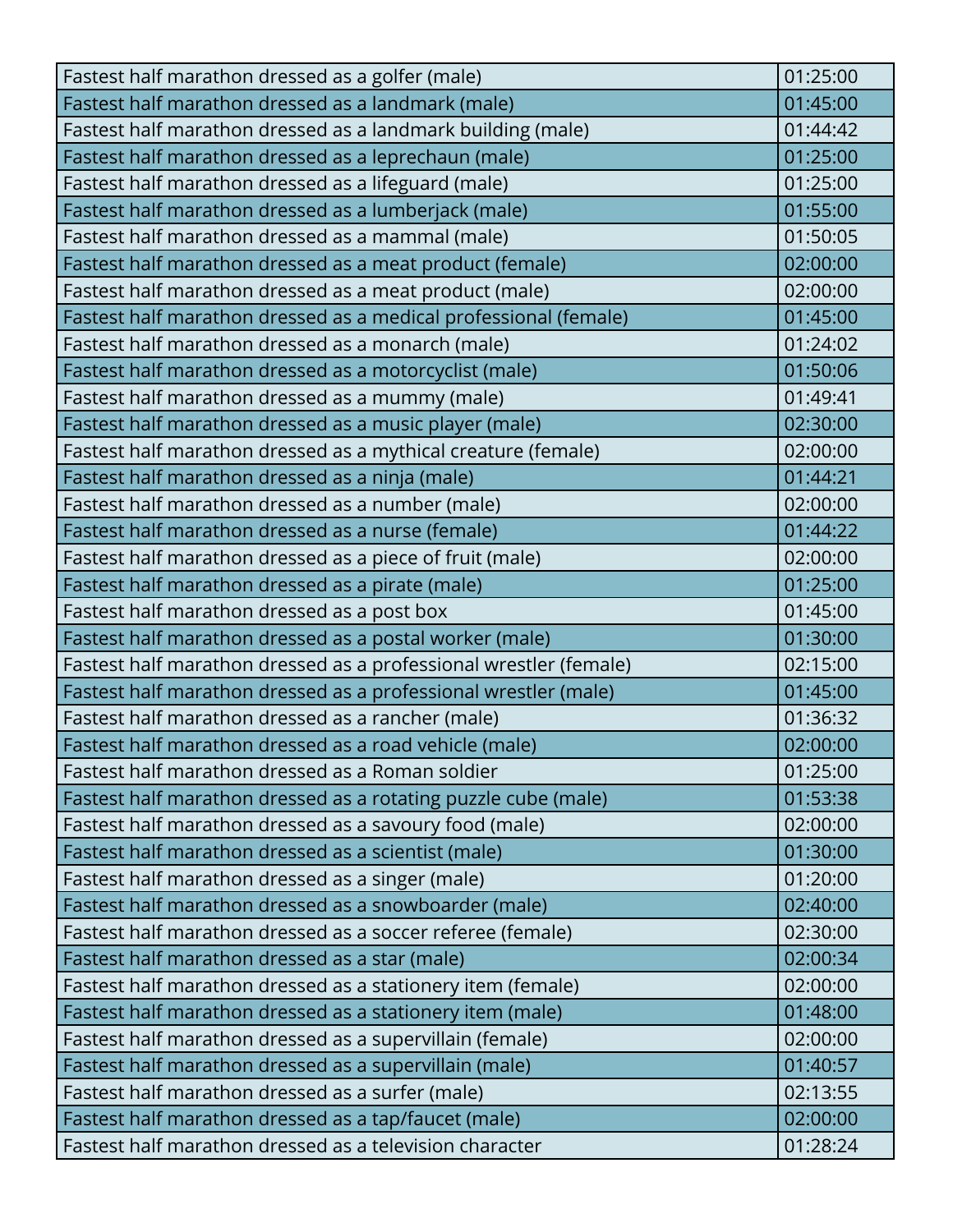| Fastest half marathon dressed as a television character (female)                          | 01:56:48  |
|-------------------------------------------------------------------------------------------|-----------|
| Fastest half marathon dressed as a three dimensional aircraft (male)                      | 02:24:06  |
| Fastest half marathon dressed as a three dimensional tool (male)                          | 02:00:00  |
| Fastest half marathon dressed as a three dimensional toy (male)                           | 01:45:00  |
| Fastest half marathon dressed as a three-dimensional dinosaur (male)                      | 03:30:00  |
| Fastest half marathon dressed as a toilet (female)                                        | 02:30:00  |
| Fastest half marathon dressed as a tree (female)                                          | 02:20:00  |
| Fastest half marathon dressed as a vegetable (female)                                     | 01:46:51  |
| Fastest half marathon dressed as a videogame character (female)                           | 01:35:56  |
| Fastest half marathon dressed as a waiter                                                 | 01:25:00  |
| Fastest half marathon dressed as a witch (female)                                         | 02:00:00  |
| Fastest half marathon dressed as a Zombie                                                 | 01:20:00  |
| Fastest half marathon dressed as a zookeeper (female)                                     | 02:4:46.7 |
| Fastest half marathon dressed as an Angel (female)                                        | 01:45:00  |
| Fastest half marathon dressed as an elf (male)                                            | 01:25:49  |
| Fastest half marathon dressed as an emoji (male)                                          | 02:00:00  |
| Fastest half marathon dressed as an insect (female)                                       | 01:45:00  |
| Fastest half marathon dressed as Elvis                                                    | 01:20:00  |
| Fastest half marathon dressed as Santa Claus                                              | 01:26:29  |
| Fastest half marathon dressed as Star Wars character (male)                               | 01:35:00  |
| Fastest half marathon dressed as Uncle Sam                                                | 01:45:00  |
| Fastest half marathon dressed in a baseball uniform (male)                                | 01:48:09  |
| Fastest half marathon dressed in a full body dinosaur outfit (female)                     | 02:15:00  |
| Fastest half marathon dressed in a sari (female)                                          | 02:20:00  |
| Fastest half marathon dressed in an American football kit                                 | 01:40:14  |
| Fastest half marathon dressed in an ice hockey kit (female)                               | 02:35:00  |
| Fastest half marathon dressed in an ice hockey kit (male)                                 | 01:39:50  |
| Fastest half marathon dressed in full Quidditch kit (female)                              | 02:15:00  |
| Fastest half marathon dressed in full Quidditch kit (male)                                | 01:41:16  |
| Fastest half marathon dressed in pyjamas (female)                                         | 02:00:00  |
| Fastest half marathon dressed in pyjamas (male)                                           | 01:27:18  |
| Fastest half marathon dressed in SCUBA equipment                                          | 03:00:00  |
| Fastest half marathon four legged (male)                                                  | 02:15:00  |
| Fastest half marathon hula hooping                                                        | 03:03:48  |
| Fastest half marathon in a beekeeper suit (male)                                          | 03:30:00  |
| Fastest half marathon in a bomb disposal suit (male)                                      | 03:15:00  |
| Fastest half marathon in a field hockey goalkeeping kit (male)                            | 02:45:00  |
| Fastest half marathon in a firefighter's uniform (female)                                 | 02:30:00  |
| Fastest half marathon in a firefighter's uniform and breathing apparatus (SCBA)           | 03:45:00  |
| (female)                                                                                  |           |
| Fastest half marathon in a firefighter's uniform and breathing apparatus (SCBA)<br>(male) | 03:21:41  |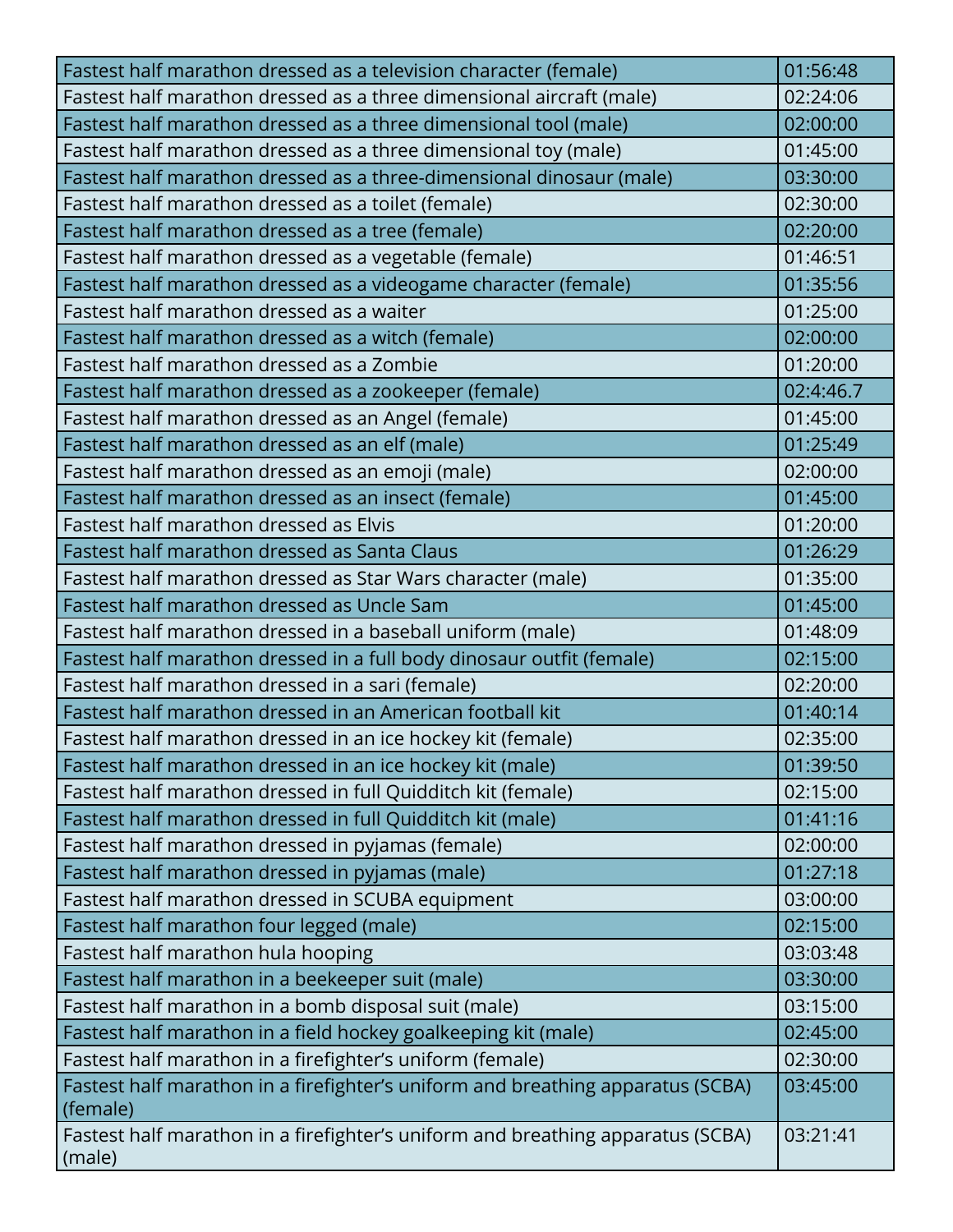| Fastest half marathon in a five person costume                      | 01:59:43 |
|---------------------------------------------------------------------|----------|
| Fastest half marathon in a four-person costume                      | 02:36:56 |
| Fastest half marathon in a full-body inflatable costume (male)      | 02:00:00 |
| Fastest half marathon in a graduation gown (female)                 | 01:45:00 |
| Fastest half marathon in a graduation gown (male)                   | 01:31:58 |
| Fastest half marathon in a Lacrosse kit                             | 01:43:46 |
| Fastest half marathon in a martial arts suit (female)               | 02:00:00 |
| Fastest half marathon in a martial arts suit (male)                 | 01:27:03 |
| Fastest half marathon in a non-racing wheelchair (one arm, one leg) | 02:39:06 |
| Fastest half marathon in a nurse's uniform (male)                   | 01:20:39 |
| Fastest half marathon in a police uniform (male)                    | 01:30:00 |
| Fastest half marathon in a six-person costume                       | 01:59:55 |
| Fastest half marathon in a straitjacket                             | 01:43:43 |
| Fastest half marathon in a suit (female)                            | 01:36:37 |
| Fastest half marathon in a suit (male)                              | 01:12:37 |
| Fastest half marathon in a three person costume                     | 02:25:00 |
| Fastest half marathon in a two-person costume                       | 02:09:27 |
| Fastest half marathon in a two-person pantomime costume             | 01:42:47 |
| Fastest half marathon in a wedding dress (female)                   | 01:45:00 |
| Fastest half marathon in breathing apparatus (SCBA) (female)        | 02:00:58 |
| Fastest half marathon in breathing apparatus (SCBA) (male)          | 02:21.27 |
| Fastest half marathon in cricket kit                                | 01:40:00 |
| Fastest half marathon in film character costume (female)            | 01:40:00 |
| Fastest half marathon in film character costume (male)              | 01:30:42 |
| Fastest half marathon in flip flops                                 | 01:30:23 |
| Fastest half marathon in full military uniform                      | 01:39:40 |
| Fastest half marathon in full military uniform (female)             | 02:20:00 |
| Fastest half marathon in highland dress                             | 01:43:44 |
| Fastest half marathon in motocross gear (female)                    | 02:14:34 |
| Fastest half marathon in scout uniform                              | 01:33:55 |
| Fastest half marathon in superhero costume (female)                 | 01:18:26 |
| Fastest half marathon in superhero costume (male)                   | 01:09:33 |
| Fastest half marathon in Welsh costume (male)                       | 02:00:00 |
| Fastest half marathon joggling 3 objects (female)                   | 02:00:00 |
| Fastest half marathon joggling with four objects (male)             | 02:15:00 |
| Fastest half marathon joggling with three objects (male)            | 01:17:09 |
| Fastest half marathon juggling a football                           | 03:45:00 |
| Fastest half marathon on a pogo stick (male)                        | 08:12:00 |
| Fastest half marathon on crutches (female)                          | 03:30:00 |
| Fastest half marathon on crutches (male)                            | 03:00:00 |
| Fastest half marathon on crutches (one leg)                         | 02:27:30 |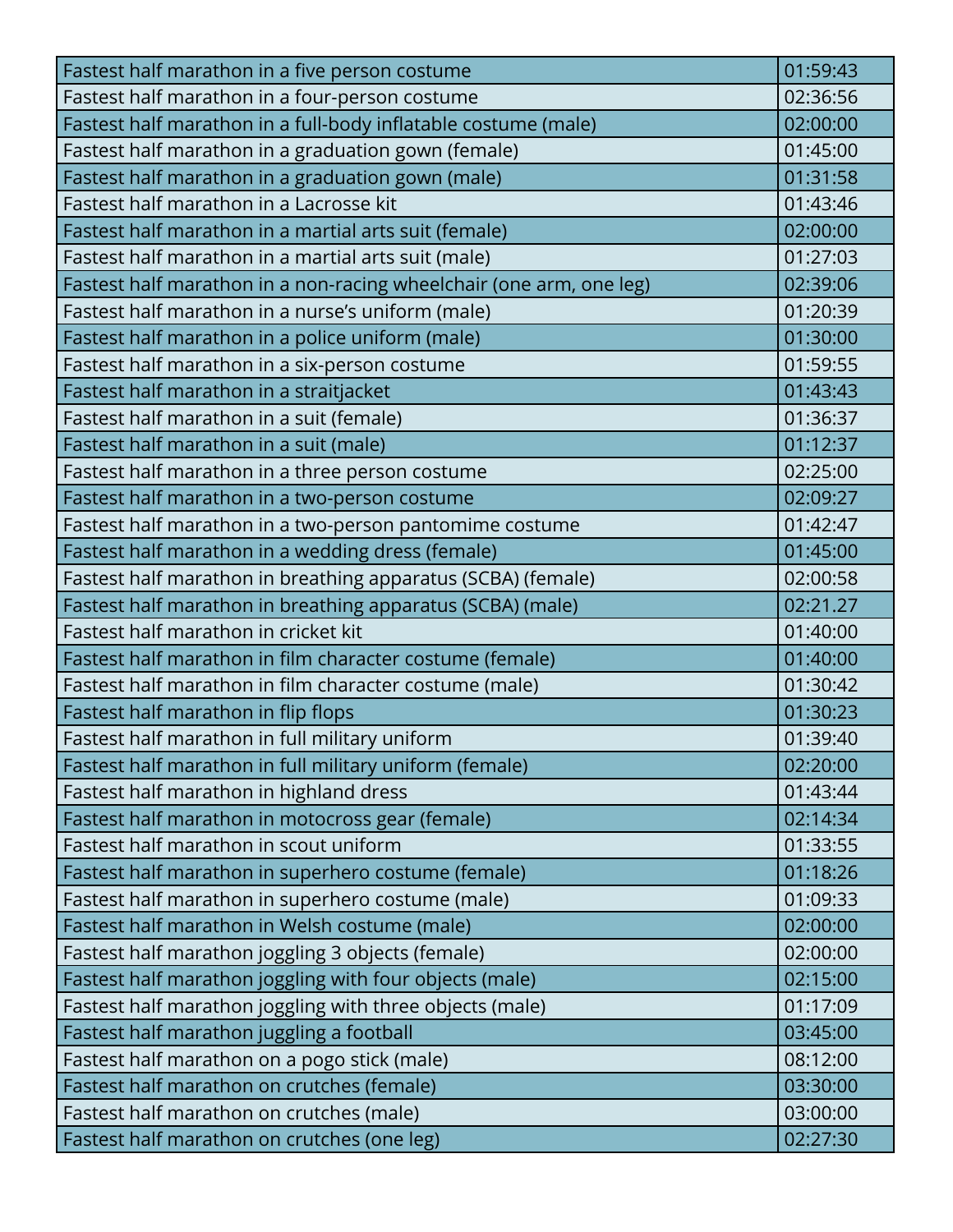| Fastest half marathon on spring loaded stilts                       | 04:00:00 |
|---------------------------------------------------------------------|----------|
| Fastest half marathon on stilts                                     | 03:05:00 |
| Fastest half marathon pushing a double pram (female)                | 01:25:36 |
| Fastest half marathon pushing a double pram (male)                  | 01:14:20 |
| Fastest half marathon pushing a mobility walker/zimmer frame (male) | 01:30:00 |
| Fastest half marathon pushing a pram (female)                       | 01:22:29 |
| Fastest half marathon pushing a pram (male)                         | 01:08:38 |
| Fastest half marathon pushing a quadruple pram (female)             | 02:00:00 |
| Fastest half marathon pushing a quadruple pram (male)               | 02:00:00 |
| Fastest half marathon pushing a quintuple pram (male)               | 02:30:00 |
| Fastest half marathon pushing a shopping trolley                    | 02:00:00 |
| Fastest half marathon pushing a triple pram (male)                  | 01:46:06 |
| Fastest half marathon pushing a wheelbarrow                         | 01:20:00 |
| Fastest half marathon pushing a wheelbarrow (female)                | 01:45:00 |
| Fastest half marathon pushing a wheelchair (female)                 | 02:15:00 |
| Fastest half marathon pushing a wheelchair (male)                   | 01:19:23 |
| Fastest half marathon pushing two double prams (female)             | 02:04:59 |
| Fastest half marathon pushing two double prams (male)               | 02:00:00 |
| Fastest half marathon run by a married couple - aggregate time      | 03:12:23 |
| Fastest half marathon run by a mother and daughter                  | 03:06:42 |
| Fastest half marathon run by a mother and three children            | 07:30:00 |
| Fastest half marathon run by a pair of siblings (female)            | 02:30:00 |
| Fastest half marathon run by a pair of siblings (male)              | 02:02:30 |
| Fastest half marathon run by a pair of siblings (mixed)             | 02:15:00 |
| Fastest half marathon run by a parent and two children              | 05:30:00 |
| Fastest half marathon run by father and son                         | 02:14:07 |
| Fastest half marathon run by four siblings                          | 07:30:00 |
| Fastest half marathon run by parent and child (mixed)               | 02:58:35 |
| Fastest half marathon run by three siblings                         | 05:30:00 |
| Fastest half marathon running backwards (female)                    | 02:16:03 |
| Fastest half marathon running backwards (male)                      | 01:40:29 |
| Fastest half marathon running barefoot backwards (male)             | 01:55:00 |
| Fastest half marathon running with an egg and spoon                 | 01:45:00 |
| Fastest half marathon skipping rope                                 | 2:00:00  |
| Fastest half marathon skipping without a rope (male)                | 2:12:46  |
| Fastest half marathon soloing a Gaelic football                     | 02:30:00 |
| Fastest half marathon three legged                                  | 01:37:53 |
| Fastest half marathon three legged (mixed)                          | 01:50:00 |
| Fastest half marathon using assisted leg braces (female)            | 04:00:00 |
| Fastest half marathon wearing a wetsuit (male)                      | 01:35:00 |
| Fastest half marathon wearing a shalwar kameez (male)               | 01:30:23 |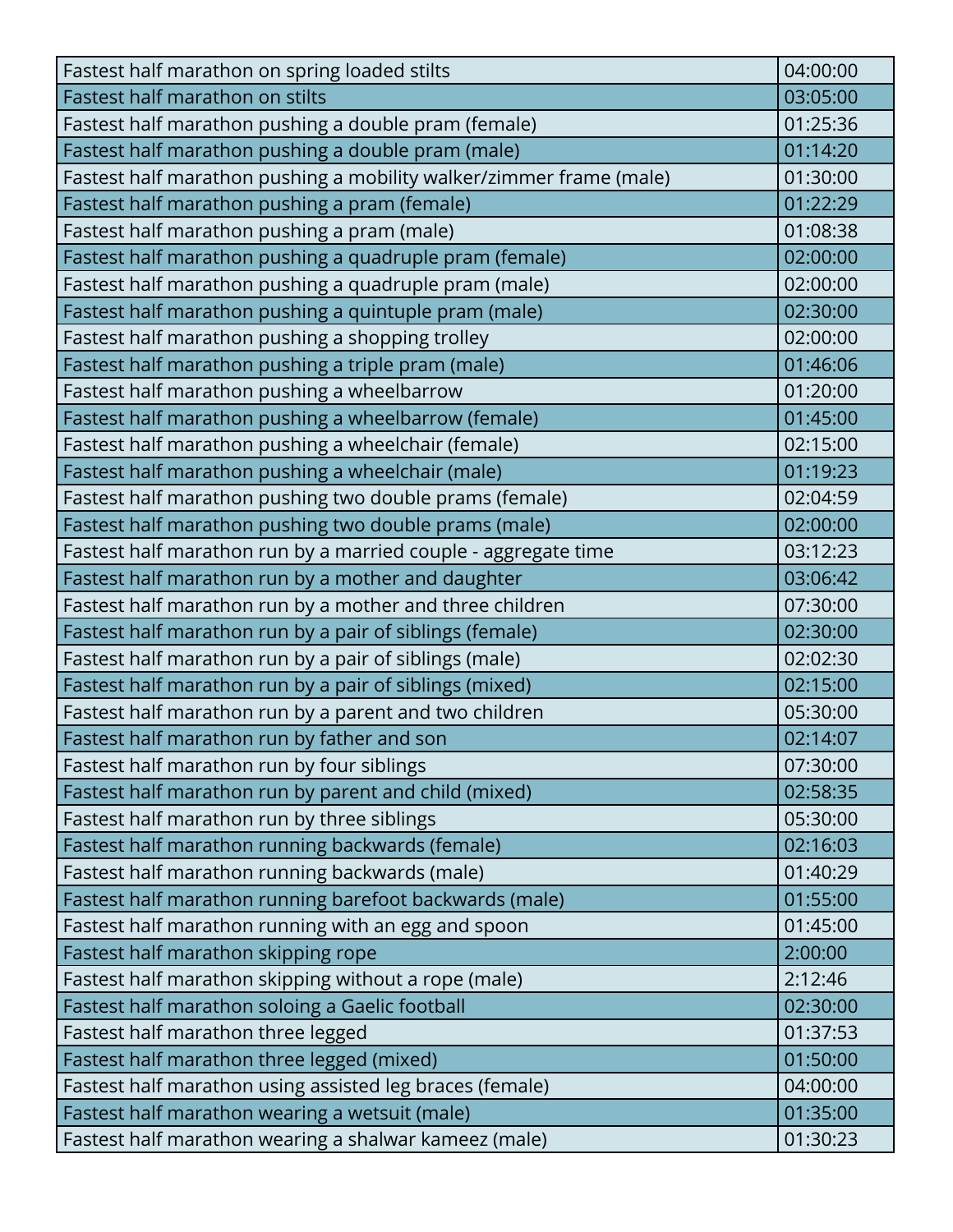| Fastest half marathon wearing armour                                  | 03:26:44 |
|-----------------------------------------------------------------------|----------|
| Fastest half marathon wearing chainmail (upper body)                  | 02:16:40 |
| Fastest half marathon wearing clogs                                   | 04:00:00 |
| Fastest half marathon wearing dirndl (female)                         | 02:20:00 |
| Fastest half marathon wearing handcuffs                               | 01:25:19 |
| Fastest half marathon wearing high heels (female)                     | 03:35:52 |
| Fastest half marathon wearing imitation chainmail (upper body) - male | 01:36:13 |
| Fastest half marathon wearing lederhosen                              | 01:26:26 |
| Fastest half marathon wearing riot gear (male)                        | 02:30:00 |
| Fastest half marathon wearing ski boots (female)                      | 03:07:35 |
| Fastest half marathon wearing swim fins                               | 02:15:00 |
| Fastest half marathon wearing wellington boots (male)                 | 01:40:45 |
| Fastest half marathon whilst spinning a fidget spinner                | 01:38:15 |
| Fastest half marathon with four runners handcuffed together (male)    | 01:31:33 |
| Fastest half marathon with two runners handcuffed together (male)     | 02:00:00 |
| Fastest half-marathon pushing a triple pram (female)                  | 01:29:08 |
| Fastest marathon (female) - LA2                                       | 03:04:16 |
| Fastest marathon dressed as a referee (male)                          | 02:53:59 |
| Fastest marathon pushing a pram (male)                                | 02:31:22 |
| Fastest half marathon dressed as a videogame character (male)         | 01:26:33 |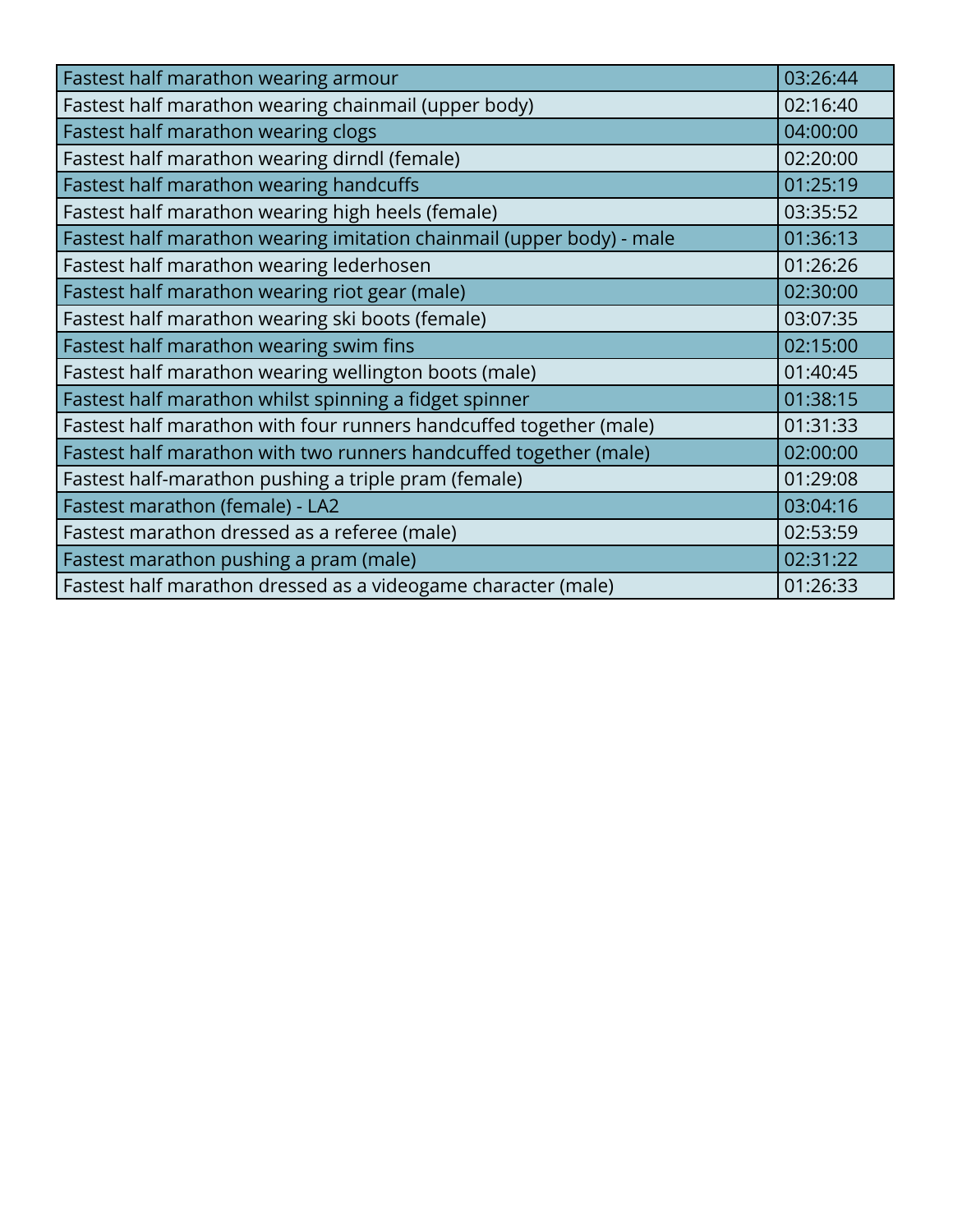## **FULL MARATHON-BASED TITLES**

| <b>Record Title</b>                                                                   | Minimum/<br><b>Current</b><br><b>Record</b> |
|---------------------------------------------------------------------------------------|---------------------------------------------|
| Fastest half marathon (female) - LA2                                                  | 01:25:56                                    |
| Fastest half marathon dressed as Santa Claus                                          | 01:26:29                                    |
| Fastest half marathon dressed in full Quidditch kit (male)                            | 01:41:16                                    |
| Fastest marathon - T11 (female)                                                       | 03:13:15                                    |
| Fastest marathon (female)                                                             | 02:14:04                                    |
| Fastest marathon (female) - LA2                                                       | 03:04:16                                    |
| Fastest marathon (female, masters 35)                                                 | 02:19:19                                    |
| Fastest marathon (female, masters 40)                                                 | 02:24:54                                    |
| Fastest marathon (male)                                                               | 02:01:39                                    |
| Fastest marathon (T12, male)                                                          | 02:21:23                                    |
| Fastest marathon (T46, male)                                                          | 02:19:33                                    |
| Fastest marathon backwards on inline skates                                           | 01:38:40                                    |
| Fastest marathon barefoot                                                             | 02:15:16                                    |
| Fastest marathon barefoot (female)                                                    | 02:29:45                                    |
| Fastest marathon barefoot on ice/snow                                                 | 05:00:00                                    |
| Fastest marathon bear crawling                                                        | 17:00:00                                    |
| Fastest marathon blindfolded                                                          | 04:00:00                                    |
| Fastest marathon bouncing an Australian football (male)                               | 03:30:00                                    |
| Fastest marathon by a company of firefighters in breathing apparatus (SCBA)<br>(male) | 08:00:00                                    |
| Fastest marathon by a costumed relay team                                             | 03:15:00                                    |
| Fastest marathon by a linked team                                                     | 02:54:17                                    |
| Fastest marathon by a linked team (female)                                            | 03:27:58                                    |
| Fastest marathon by a marching band                                                   | 06:56:48                                    |
| Fastest marathon by a mascot (female)                                                 | 03:58:57                                    |
| Fastest marathon by a mascot (male)                                                   | 03:17:57                                    |
| Fastest marathon by a priest                                                          | 03:30:00                                    |
| Fastest marathon by a relay team                                                      | 02:04:32                                    |
| Fastest marathon by a relay team (female)                                             | 03:09:02                                    |
| Fastest marathon by a relay team on crutches (one leg)                                | 06:42:47                                    |
| Fastest marathon by civil partners (female)                                           | 07:30:00                                    |
| Fastest marathon by hand-cranked cycle                                                | 01:30:00                                    |
| Fastest marathon by stretcher bearers                                                 | 05:30:00                                    |
| Fastest marathon carrying a 100 lb pack                                               | 06:27:59                                    |
| Fastest marathon carrying a 20 lb pack                                                | 02:56:39                                    |
| Fastest marathon carrying a 20 lb pack (female)                                       | 03:22:53                                    |
| Fastest marathon carrying a 40 lb back pack (female)                                  | 04:34:42                                    |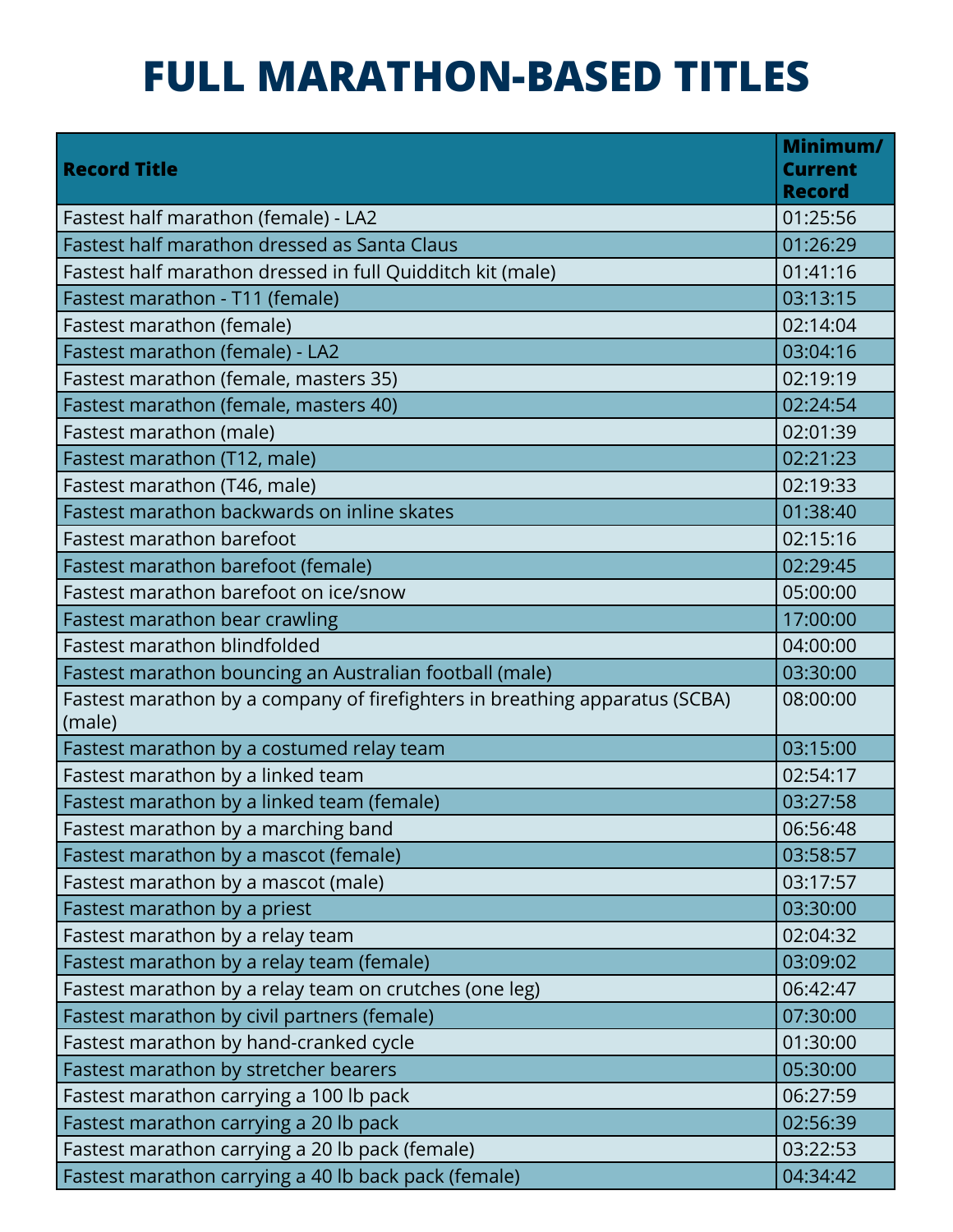| Fastest marathon carrying a 40 lb pack                         | 03:06:16 |
|----------------------------------------------------------------|----------|
| Fastest marathon carrying a 5-kg medicine ball                 | 04:00:00 |
| Fastest marathon carrying a 60 lb pack                         | 04:34:32 |
| Fastest marathon carrying a bicycle                            | 04:15:00 |
| Fastest marathon carrying a canoe overhead (team of two)       | 04:45:00 |
| Fastest marathon carrying a coal bag                           | 08:26:00 |
| Fastest marathon carrying a wheelie bin                        | 03:30:00 |
| Fastest marathon carrying an 80 lb pack                        | 05:43:24 |
| Fastest marathon carrying an ironing board and iron (female)   | 05:00:00 |
| Fastest marathon carrying an ironing board and iron (male)     | 04:15:00 |
| Fastest marathon carrying golf clubs                           | 04:00:00 |
| Fastest marathon controlling a tennis ball                     | 04:13:06 |
| Fastest marathon crawling                                      | 17:00:00 |
| Fastest marathon distance (male)                               | 01:59:40 |
| Fastest marathon distance by a bipedal robot                   | 54:57:50 |
| Fastest marathon distance in a robotic walking device (female) | 08:00:00 |
| Fastest marathon distance in a robotic walking device (male)   | 33:16:28 |
| Fastest marathon distance in relay                             | 01:30:40 |
| Fastest marathon distance on a static hand cycle machine       | 01:10:00 |
| Fastest marathon distance pulling a car (A-segment / City-Car) | 10:00:00 |
| Fastest marathon distance run on sand (male)                   | 04:00:00 |
| Fastest marathon distance running in a swimming pool (male)    | 13:00:00 |
| Fastest marathon dressed as a badminton player (male)          | 03:29:24 |
| Fastest marathon dressed as a ballet dancer (female)           | 04:30:00 |
| Fastest marathon dressed as a ballet dancer (male)             | 04:00:00 |
| Fastest marathon dressed as a barrister                        | 04:00:00 |
| Fastest marathon dressed as a battery (male)                   | 02:59:57 |
| Fastest marathon dressed as a Bharatanatyam dancer (female)    | 04:15:00 |
| Fastest marathon dressed as a bird (female)                    | 04:15:00 |
| Fastest marathon dressed as a bird (male)                      | 04:15:00 |
| Fastest marathon dressed as a board game (female)              | 04:30:00 |
| Fastest marathon dressed as a board game piece                 | 04:30:00 |
| Fastest marathon dressed as a body part (female)               | 04:45:00 |
| Fastest marathon dressed as a body part (male)                 | 03:49:14 |
| Fastest marathon dressed as a book (male)                      | 05:00:00 |
| Fastest marathon dressed as a book character (female)          | 03:08:34 |
| Fastest marathon dressed as a book character (male)            | 02:42:17 |
| Fastest marathon dressed as a bottle (female)                  | 03:57:57 |
| Fastest marathon dressed as a bottle (male)                    | 03:09:37 |
| Fastest marathon dressed as a boxer                            | 03:02:19 |
| Fastest marathon dressed as a boxer (female)                   | 03:52:27 |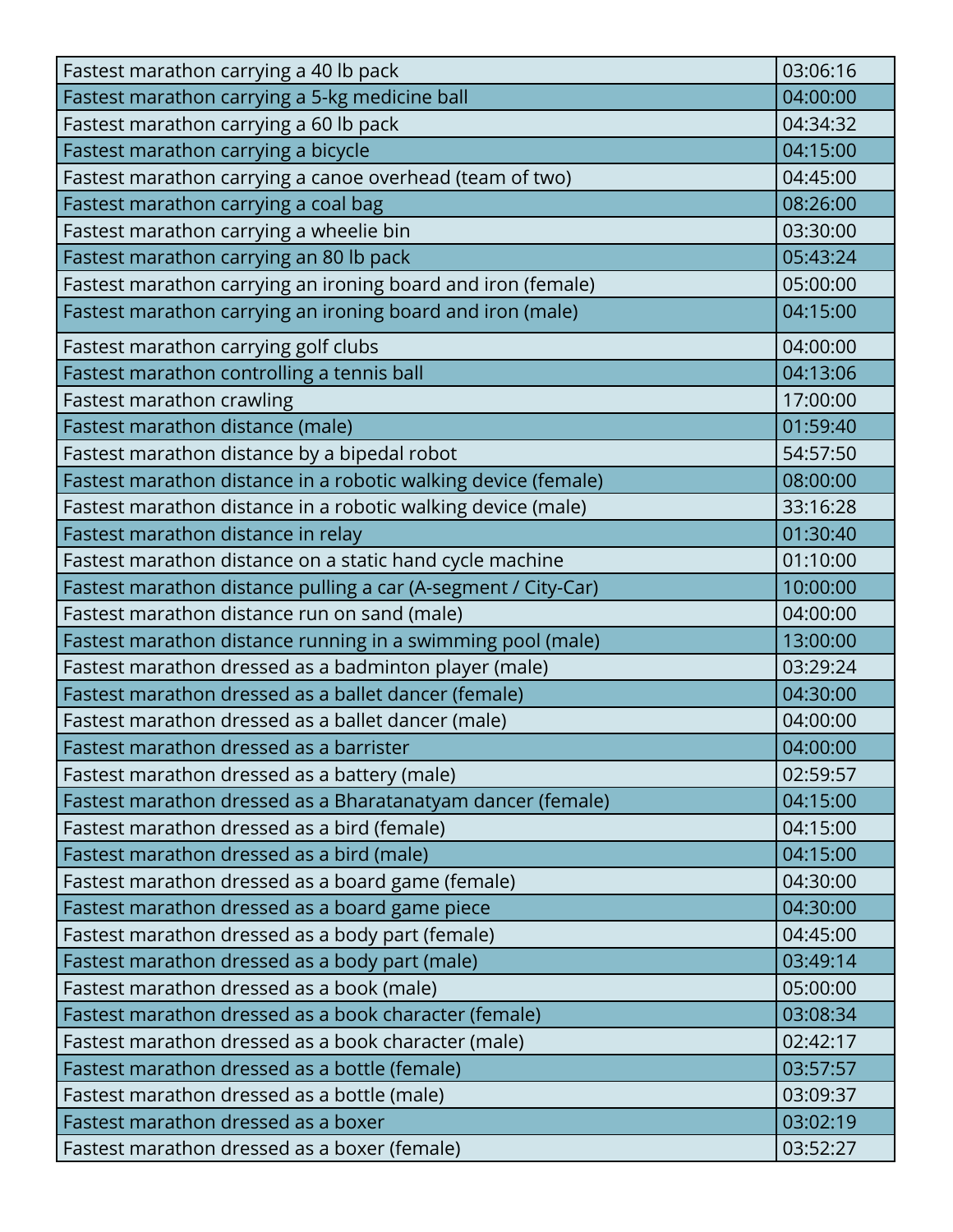| Fastest marathon dressed as a camera                            | 04:30:00 |
|-----------------------------------------------------------------|----------|
| Fastest marathon dressed as a can (female)                      | 04:30:00 |
| Fastest marathon dressed as a can (male)                        | 04:00:00 |
| Fastest marathon dressed as a candy confectionery item (female) | 04:30:00 |
| Fastest marathon dressed as a cartoon character                 | 02:46:40 |
| Fastest marathon dressed as a cartoon character (female)        | 03:24:28 |
| Fastest marathon dressed as a caveperson (female)               | 03:35:20 |
| Fastest marathon dressed as a caveperson (male)                 | 03:05:11 |
| Fastest marathon dressed as a cheerleader (female)              | 03:27:14 |
| Fastest marathon dressed as a cheerleader (male)                | 03:18:22 |
| Fastest marathon dressed as a chef (female)                     | 04:54:49 |
| Fastest marathon dressed as a chef (male)                       | 02:57:36 |
| Fastest marathon dressed as a Christmas cracker (male)          | 04:00:00 |
| Fastest marathon dressed as a circus strongperson (female)      | 04:15:00 |
| Fastest marathon dressed as a circus strongperson (male)        | 03:19:30 |
| Fastest marathon dressed as a clown                             | 02:42:56 |
| Fastest marathon dressed as a commercial brand character (male) | 04:00:00 |
| Fastest marathon dressed as a construction worker (female)      | 04:00:00 |
| Fastest marathon dressed as a construction worker (male)        | 03:30:00 |
| Fastest marathon dressed as a crustacean (female)               | 04:00:00 |
| Fastest marathon dressed as a crustacean (male)                 | 03:13:18 |
| Fastest marathon dressed as a dartboard (male)                  | 03:30:00 |
| Fastest marathon dressed as a fairy (female)                    | 03:12:57 |
| Fastest marathon dressed as a fairy (male)                      | 02:49:44 |
| Fastest marathon dressed as a fish (female)                     | 04:15:00 |
| Fastest marathon dressed as a fish (male)                       | 04:15:00 |
| Fastest marathon dressed as a fisher                            | 04:37:00 |
| Fastest marathon dressed as a flag (female)                     | 04:15:00 |
| Fastest marathon dressed as a flag (male)                       | 02:54:34 |
| Fastest marathon dressed as a flight attendant (female)         | 04:30:00 |
| Fastest marathon dressed as a gingerbread person                | 03:14:15 |
| Fastest marathon dressed as a gingerbread person (female)       | 03:46:55 |
| Fastest marathon dressed as a glass (female)                    | 04:30:00 |
| Fastest marathon dressed as a glass (male)                      | 04:00:00 |
| Fastest marathon dressed as a golfer (female)                   | 03:30:00 |
| Fastest marathon dressed as a golfer (male)                     | 02:59:35 |
| Fastest marathon dressed as a hand (male)                       | 04:15:00 |
| Fastest marathon dressed as a harlequin (male)                  | 03:56:27 |
| Fastest marathon dressed as a heavy duty vehicle (female)       | 05:30:00 |
| Fastest marathon dressed as a heavy duty vehicle (male)         | 04:50:54 |
| Fastest marathon dressed as a hospital patient (female)         | 03:40:16 |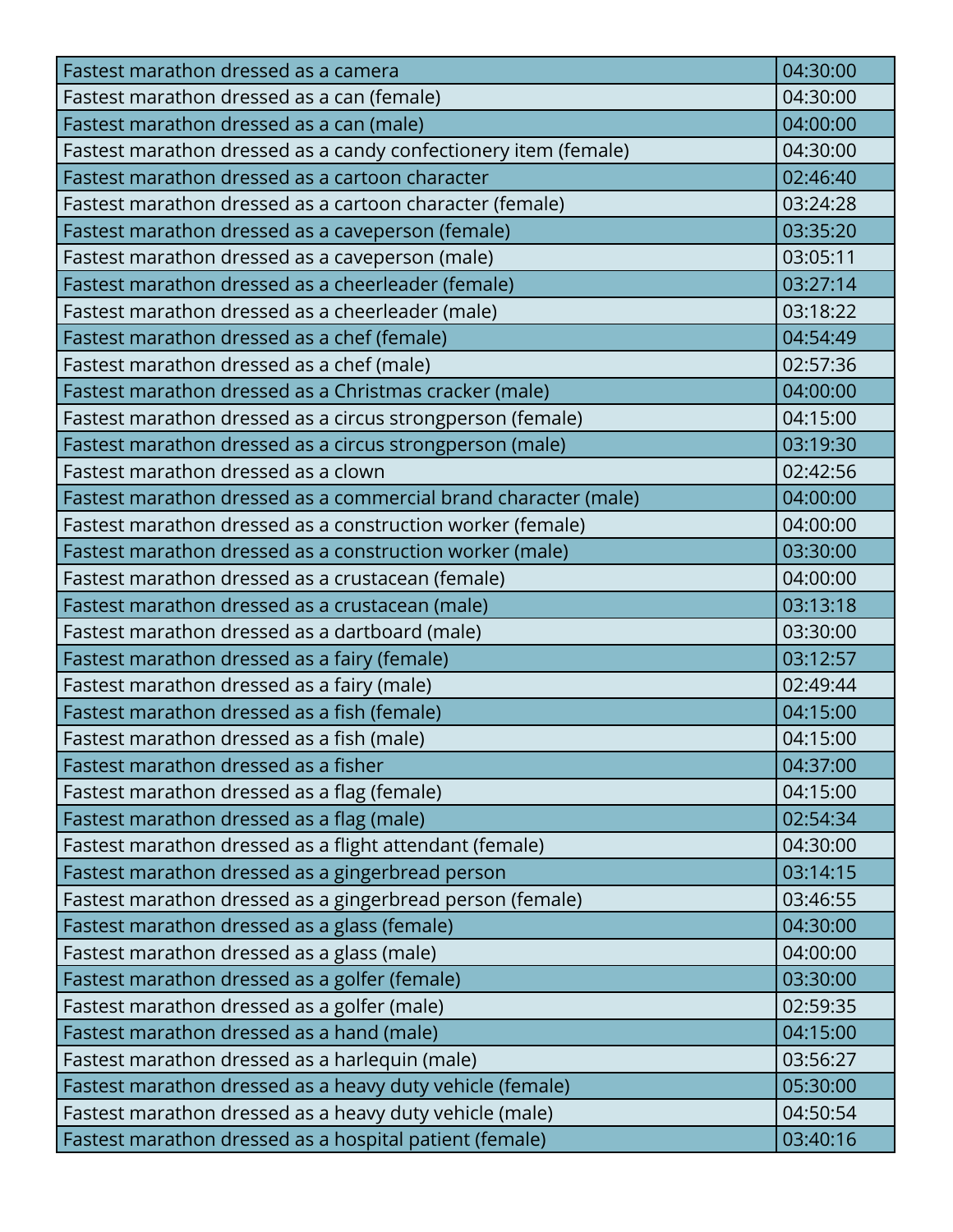| Fastest marathon dressed as a hospital patient (male)                                                         | 03:20:33 |
|---------------------------------------------------------------------------------------------------------------|----------|
| Fastest marathon dressed as a house (female)                                                                  | 04:00:00 |
| Fastest marathon dressed as a item of cutlery (male)                                                          | 04:15:00 |
| Fastest marathon dressed as a jester                                                                          | 02:59:54 |
| Fastest marathon dressed as a jockey                                                                          | 03:07:55 |
|                                                                                                               | 04:00:00 |
| Fastest marathon dressed as a lamppost<br>Fastest marathon dressed as a landmark building (female)            | 04:30:00 |
| Fastest marathon dressed as a landmark building (male)                                                        | 03:34:34 |
| Fastest marathon dressed as a landmark statue (male)                                                          | 04:00:00 |
| Fastest marathon dressed as a leprechaun (male)                                                               | 02:58:01 |
| Fastest marathon dressed as a lifeguard                                                                       | 02:55:54 |
|                                                                                                               | 03:31:06 |
| Fastest marathon dressed as a lifeguard (female)<br>Fastest marathon dressed as a Lucha libre wrestler (male) | 03:24:15 |
| Fastest marathon dressed as a lumberjack (male)                                                               | 03:58:26 |
| Fastest marathon dressed as a mammal (female)                                                                 | 04:15:00 |
| Fastest marathon dressed as a mammal (male)                                                                   | 04:06:35 |
| Fastest marathon dressed as a mariachi musician                                                               | 04:47:09 |
| Fastest marathon dressed as a meat product (female)                                                           | 04:15:00 |
| Fastest marathon dressed as a meat product (male)                                                             | 04:15:00 |
| Fastest marathon dressed as a medical professional (female)                                                   | 03:8:22  |
| Fastest marathon dressed as a medical professional (male)                                                     | 02:33:22 |
| Fastest marathon dressed as a milk product (female)                                                           | 04:15:00 |
| Fastest marathon dressed as a milk product (male)                                                             | 04:15:00 |
| Fastest marathon dressed as a mobile phone (female)                                                           | 04:30:00 |
| Fastest marathon dressed as a mobile phone (male)                                                             | 04:15:00 |
| Fastest marathon dressed as a mollusc (female)                                                                | 04:15:00 |
| Fastest marathon dressed as a mollusc (male)                                                                  | 04:15:00 |
| Fastest marathon dressed as a monarch (female)                                                                | 03:39:50 |
| Fastest marathon dressed as a monarch (male)                                                                  | 03:39:10 |
| Fastest marathon dressed as a mountain climber (male)                                                         | 04:02:23 |
| Fastest marathon dressed as a mummy (male)                                                                    | 03:17:37 |
| Fastest marathon dressed as a music player (male)                                                             | 05:00:00 |
| Fastest marathon dressed as a mythical creature (female)                                                      | 04:15:00 |
| Fastest marathon dressed as a mythical creature (male)                                                        | 03:44:48 |
| Fastest marathon dressed as a ninja (female)                                                                  | 05:15:00 |
| Fastest marathon dressed as a ninja (male)                                                                    | 04:17:50 |
| Fastest marathon dressed as a number (male)                                                                   | 04:15:00 |
| Fastest marathon dressed as a piece of fruit (female)                                                         | 04:15:00 |
| Fastest marathon dressed as a piece of fruit (male)                                                           | 04:15:00 |
| Fastest marathon dressed as a piece of medical equipment (female)                                             | 04:00:00 |
| Fastest marathon dressed as a piece of medical equipment (male)                                               | 03:23:53 |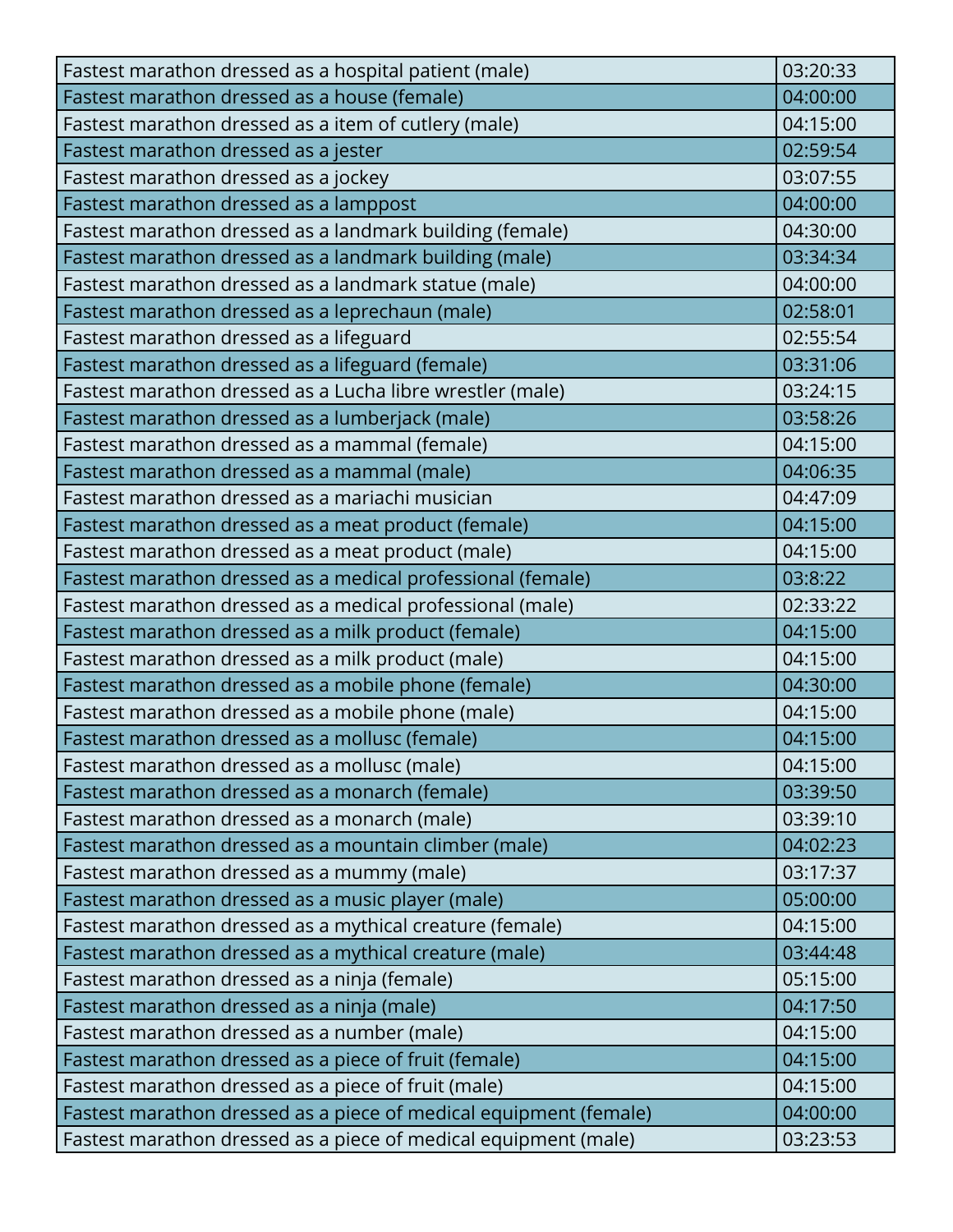| Fastest marathon dressed as a pirate (female)               | 03:30:00 |
|-------------------------------------------------------------|----------|
| Fastest marathon dressed as a pirate (male)                 | 02:42:52 |
| Fastest marathon dressed as a post box                      | 03:14:32 |
| Fastest marathon dressed as a postal worker (female)        | 04:15:00 |
| Fastest marathon dressed as a postal worker (male)          | 03:45:06 |
| Fastest marathon dressed as a professional wrestler (male)  | 02:56:48 |
| Fastest marathon dressed as a rancher                       | 02:42:14 |
| Fastest marathon dressed as a referee (female)              | 03:35:00 |
| Fastest marathon dressed as a referee (male)                | 02:53:59 |
| Fastest marathon dressed as a reptile (male)                | 04:15:00 |
| Fastest marathon dressed as a road vehicle (female)         | 06:00:00 |
| Fastest marathon dressed as a rocket (female)               | 04:45:00 |
| Fastest marathon dressed as a Roman soldier (male)          | 02:57:00 |
| Fastest marathon dressed as a rotating puzzle cube (female) | 04:45:00 |
| Fastest marathon dressed as a rotating puzzle cube (male)   | 04:30:00 |
| Fastest marathon dressed as a sailor (female)               | 04:52:03 |
| Fastest marathon dressed as a savoury food (female)         | 04:15:00 |
| Fastest marathon dressed as a savoury food (male)           | 04:15:00 |
| Fastest marathon dressed as a scientist (female)            | 03:19:23 |
| Fastest marathon dressed as a scientist (male)              | 03:22:51 |
| Fastest marathon dressed as a singer (female)               | 03:15:00 |
| Fastest marathon dressed as a singer (male)                 | 02:42:52 |
| Fastest marathon dressed as a skydiver (female)             | 04:45:00 |
| Fastest marathon dressed as a skydiver (male)               | 04:45:00 |
| Fastest marathon dressed as a snowboarder (female)          | 06:30:00 |
| Fastest marathon dressed as a snowboarder (male)            | 05:21:50 |
| Fastest marathon dressed as a snowperson (male)             | 03:46:12 |
| Fastest marathon dressed as a spacecraft                    | 04:30:00 |
| Fastest marathon dressed as a star (male)                   | 04:05:42 |
| Fastest marathon dressed as a Star Wars character (female)  | 03:40:00 |
| Fastest marathon dressed as a Star Wars character (male)    | 03:05:27 |
| Fastest marathon dressed as a stationery item (female)      | 03:54:25 |
| Fastest marathon dressed as a stationery item (male)        | 03:45:00 |
| Fastest marathon dressed as a submarine (male)              | 04:25:00 |
| Fastest marathon dressed as a suffragette (female)          | 04:15:00 |
| Fastest marathon dressed as a supervillain (male)           | 03:02:02 |
| Fastest marathon dressed as a surfer                        | 04:41:57 |
| Fastest marathon dressed as a sweet food (female)           | 04:12:18 |
| Fastest marathon dressed as a sweet food (male)             | 04:30:00 |
| Fastest marathon dressed as a takeaway cup (male)           | 04:00:00 |
| Fastest marathon dressed as a tap/faucet (female)           | 04:30:00 |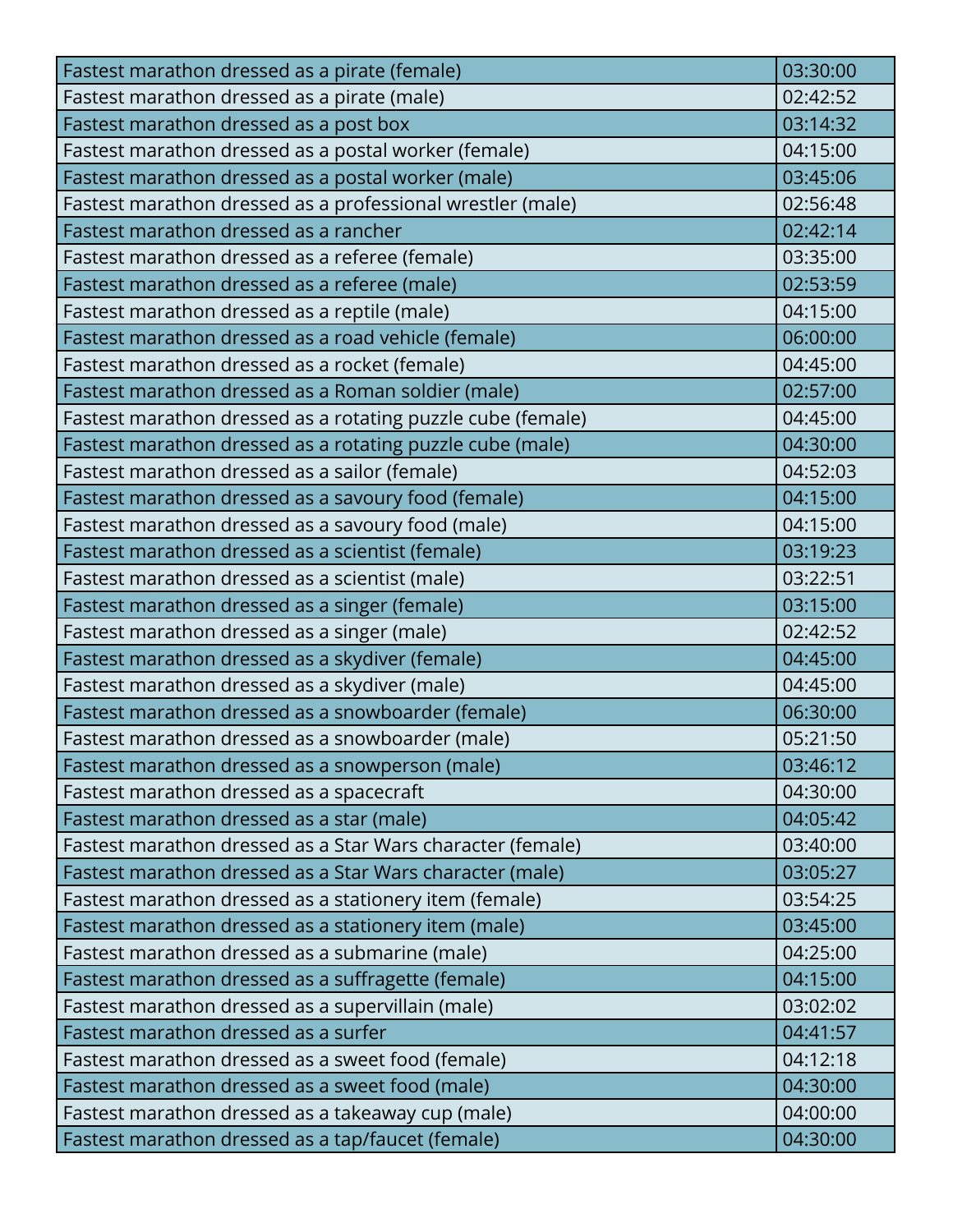| Fastest marathon dressed as a tap/faucet (male)                             | 03:29:55 |
|-----------------------------------------------------------------------------|----------|
| Fastest marathon dressed as a telephone box (male)                          | 04:06:37 |
| Fastest marathon dressed as a television character (female)                 | 03:54:48 |
| Fastest marathon dressed as a television character (male)                   | 02:49:51 |
| Fastest marathon dressed as a tennis player (male)                          | 03:05:30 |
| Fastest marathon dressed as a three dimensional aircraft (female)           | 06:30:00 |
| Fastest marathon dressed as a three dimensional aircraft (male)             | 04:27:44 |
| Fastest marathon dressed as a three dimensional card (female)               | 04:30:00 |
| Fastest marathon dressed as a three dimensional card (male)                 | 03:42:45 |
| Fastest marathon dressed as a three dimensional human body part (female)    | 04:30:00 |
| Fastest marathon dressed as a three dimensional plant (female)              | 04:05:18 |
| Fastest marathon dressed as a three dimensional plant (male)                | 04:51:00 |
| Fastest marathon dressed as a three dimensional shoe (male)                 | 03:54:17 |
| Fastest marathon dressed as a three dimensional television character (male) | 03:55:27 |
| Fastest marathon dressed as a three dimensional toy (female)                | 04:00:00 |
| Fastest marathon dressed as a three dimensional toy (male)                  | 04:59:30 |
| Fastest marathon dressed as a three-dimensional dinosaur (male)             | 05:30:00 |
| Fastest marathon dressed as a town crier (female)                           | 04:30:00 |
| Fastest marathon dressed as a traffic cone (male)                           | 03:45:26 |
| Fastest marathon dressed as a tree (female)                                 | 04:45:00 |
| Fastest marathon dressed as a vampire (female)                              | 04:13:50 |
| Fastest marathon dressed as a vegetable (female)                            | 04:15:00 |
| Fastest marathon dressed as a vegetable (male)                              | 02:44:12 |
| Fastest marathon dressed as a video game console (female)                   | 05:30:00 |
| Fastest marathon dressed as a videogame character (female)                  | 03:56:18 |
| Fastest marathon dressed as a videogame character (male)                    | 02:57:00 |
| Fastest marathon dressed as a Viking                                        | 03:03:11 |
| Fastest marathon dressed as a Viking (female)                               | 03:33:00 |
| Fastest marathon dressed as a waiter                                        | 02:47:00 |
| Fastest marathon dressed as a witch (female)                                | 03:26:13 |
| Fastest marathon dressed as a zombie (female)                               | 03:39:25 |
| Fastest marathon dressed as a zombie (male)                                 | 02:43:54 |
| Fastest marathon dressed as a zookeeper (female)                            | 04:08:17 |
| Fastest marathon dressed as a crossing guard/lollipop man (male)            | 04:00:00 |
| Fastest marathon dressed as a crossing guard/lollipop person (female)       | 04:15:00 |
| Fastest marathon dressed as a road vehicle (male)                           | 04:55:09 |
| Fastest marathon dressed as an alien (male)                                 | 03:23:05 |
| Fastest marathon dressed as an amphibian (female)                           | 04:15:00 |
| Fastest marathon dressed as an amphibian (male)                             | 04:15:00 |
| Fastest marathon dressed as an astronomical body (male)                     | 03:30:36 |
| Fastest marathon dressed as an elf (female)                                 | 03:27:04 |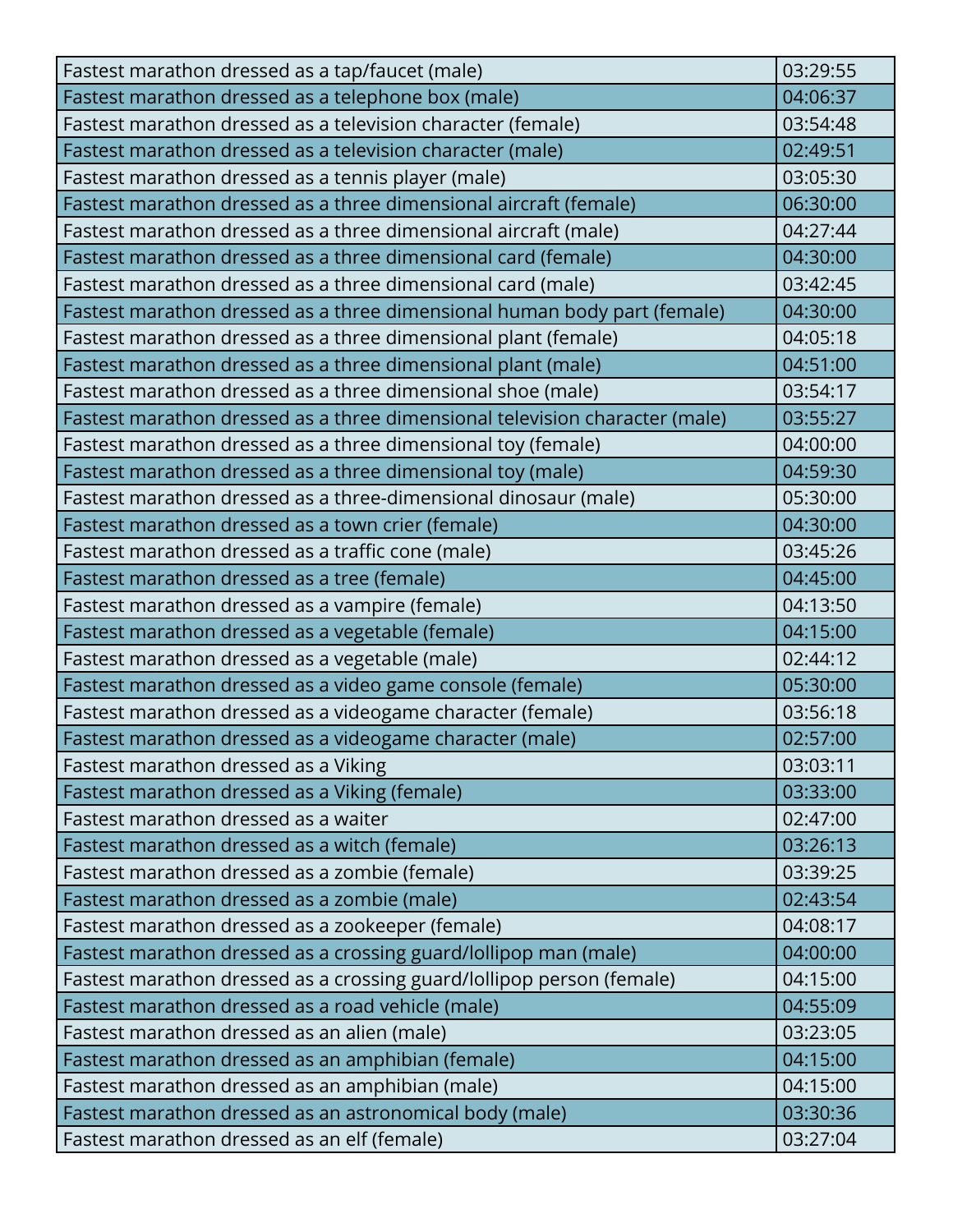| Fastest marathon dressed as an elf (male)                                   | 02:58:16 |
|-----------------------------------------------------------------------------|----------|
| Fastest marathon dressed as an emoji (male)                                 | 04:00:00 |
| Fastest marathon dressed as an insect (female)                              | 04:15:00 |
| Fastest marathon dressed as an insect (male)                                | 04:15:00 |
| Fastest marathon dressed as an Irish Dancer (female)                        | 04:00:00 |
| Fastest marathon dressed as an item of crockery (female)                    | 04:30:00 |
| Fastest marathon dressed as an item of crockery (male)                      | 04:00:00 |
| Fastest marathon dressed as an item of sports equipment (male)              | 04:00:00 |
| Fastest marathon dressed as Catrina (Female)                                | 04:15:00 |
| Fastest marathon dressed as Elvis (female)                                  | 03:13:00 |
| Fastest marathon dressed as Elvis (male)                                    | 02:42:52 |
| Fastest marathon dressed as jockey (female)                                 | 04:30:00 |
| Fastest marathon dressed as reptile (female)                                | 04:15:00 |
| Fastest marathon dressed as Rosie the Riveter (female)                      | 03:00:00 |
| Fastest marathon dressed as Santa Claus                                     | 02:49:21 |
| Fastest marathon dressed as Santa Claus (female)                            | 03:43:20 |
| Fastest marathon dressed as the Grim Reaper (female)                        | 04:00:00 |
| Fastest marathon dressed as the Grim Reaper (male)                          | 03:30:00 |
| Fastest marathon dressed as William Shakespeare (male)                      | 03:00:00 |
| Fastest marathon dressed in a baseball uniform (male)                       | 02:56:46 |
| Fastest marathon dressed in a flight suit (female)                          | 05:00:00 |
| Fastest marathon dressed in a football/soccer kit (female)                  | 05:00:00 |
| Fastest marathon dressed in a football/soccer kit (male)                    | 03:28:34 |
| Fastest marathon dressed in a ghillie suit (female)                         | 03:59:13 |
| Fastest marathon dressed in a police uniform                                | 03:06:27 |
| Fastest marathon dressed in a rugby kit (female)                            | 04:30:00 |
| Fastest marathon dressed in a rugby kit (male)                              | 03:05:45 |
| Fastest marathon dressed in a safari suit (male)                            | 03:50:44 |
| Fastest marathon dressed in a sari (female)                                 | 03:57:07 |
| Fastest marathon dressed in a tent (male)                                   | 03:57:05 |
| Fastest marathon dressed in a traditional Chinese cheongsam (female)        | 04:45:00 |
| Fastest marathon dressed in a traditional Chinese lion dance costume (male) | 04:00:00 |
| Fastest marathon dressed in a tree costume (male)                           | 04:05:06 |
| Fastest marathon dressed in an American football kit (male)                 | 03:33:42 |
| Fastest marathon dressed in an ice hockey kit (male)                        | 04:08:43 |
| Fastest marathon dressed in full Quidditch kit (male)                       | 04:02:31 |
| Fastest marathon dressed in pyjamas (female)                                | 03:46:12 |
| Fastest marathon dressed in pyjamas (male)                                  | 02:51:45 |
| Fastest marathon dressed in scout uniform (female)                          | 04:30:00 |
| Fastest marathon dressed in SCUBA equipment                                 | 06:00:00 |
| Fastest marathon dressed in traditional Bugis-Makassar dress (male)         | 04:30:00 |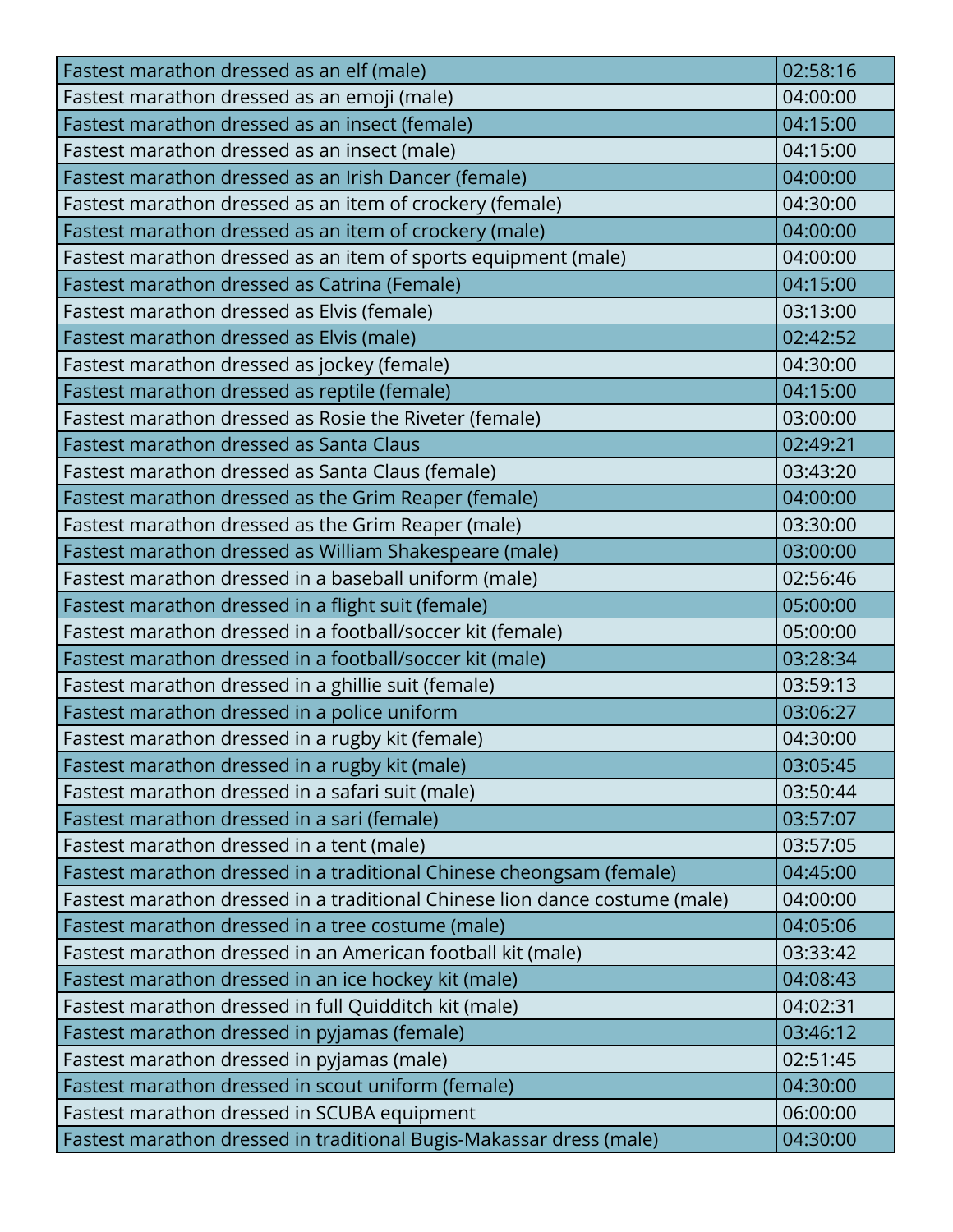| Fastest marathon dressed in traditional Chinese dress (male)               | 04:15:00 |
|----------------------------------------------------------------------------|----------|
| Fastest marathon dressed in traditional Indian dress (female)              | 04:55:54 |
| Fastest marathon dressed in traditional Spanish dress (female)             | 04:26:18 |
| Fastest marathon dressed in traditional Tarahumara dress (female)          | 04:30:00 |
| Fastest marathon dressed in traditional Spanish dress (male)               | 04:15:00 |
| Fastest marathon five legged (female)                                      | 06:00:00 |
| Fastest marathon four legged (female)                                      | 05:00:00 |
| Fastest marathon four legged (male)                                        | 04:37:33 |
| Fastest marathon holding hands (mixed)                                     | 04:15:00 |
| Fastest marathon hopping on one leg (female)                               | 09:00:00 |
| Fastest marathon hula hooping                                              | 05:05:57 |
| Fastest marathon ice skating                                               | 02:00:00 |
| Fastest marathon in a 40 person costume                                    | 06:31:16 |
| Fastest marathon in a field hockey goalkeeper kit (male)                   | 05:30:00 |
| Fastest marathon in a firefighter's uniform                                | 03:41:10 |
| Fastest marathon in a firefighter's uniform (female)                       | 04:09:32 |
| Fastest marathon in a firefighter's uniform and breathing apparatus (SCBA) | 07:45:00 |
| (female)                                                                   |          |
| Fastest marathon in a firefighter's uniform and breathing apparatus (SCBA) | 07:00:00 |
| (male)                                                                     |          |
| Fastest marathon in a five-person costume                                  | 04:21:30 |
| Fastest marathon in a four-person costume                                  | 04:03:18 |
| Fastest marathon in a four-person costume (female)                         | 07:00:00 |
| Fastest marathon in a full-body inflatable costume (male)                  | 04:00:00 |
| Fastest marathon in a graduation gown (female)                             | 03:32:08 |
| Fastest marathon in a graduation gown (male)                               | 03:31:11 |
| Fastest marathon in a kimono (female)                                      | 05:00:00 |
| Fastest marathon in a Kung Fu uniform                                      | 03:42:57 |
| Fastest marathon in a lacrosse kit                                         | 03:46:58 |
| Fastest marathon in a martial arts suit (female)                           | 03:30:14 |
| Fastest marathon in a martial arts suit (male)                             | 03:02:32 |
| Fastest marathon in a military dress uniform (male)                        | 03:47:14 |
| Fastest marathon in a non-racing wheelchair                                | 03:18:15 |
| Fastest marathon in a non-racing wheelchair (one arm, one leg)             | 05:35:00 |
| Fastest marathon in a nurse's uniform (female)                             | 03:08:22 |
| Fastest marathon in a nurse's uniform (male)                               | 02:45:37 |
| Fastest marathon in a police uniform (female)                              | 04:00:00 |
| Fastest marathon in a six-person costume                                   | 04:34:52 |
| Fastest marathon in a sleeping bag (male)                                  | 03:41:59 |
| Fastest marathon in a straitjacket                                         | 03:41:27 |
| Fastest marathon in a suit (female)                                        | 03:57:57 |
| Fastest marathon in a suit (male)                                          | 02:42:59 |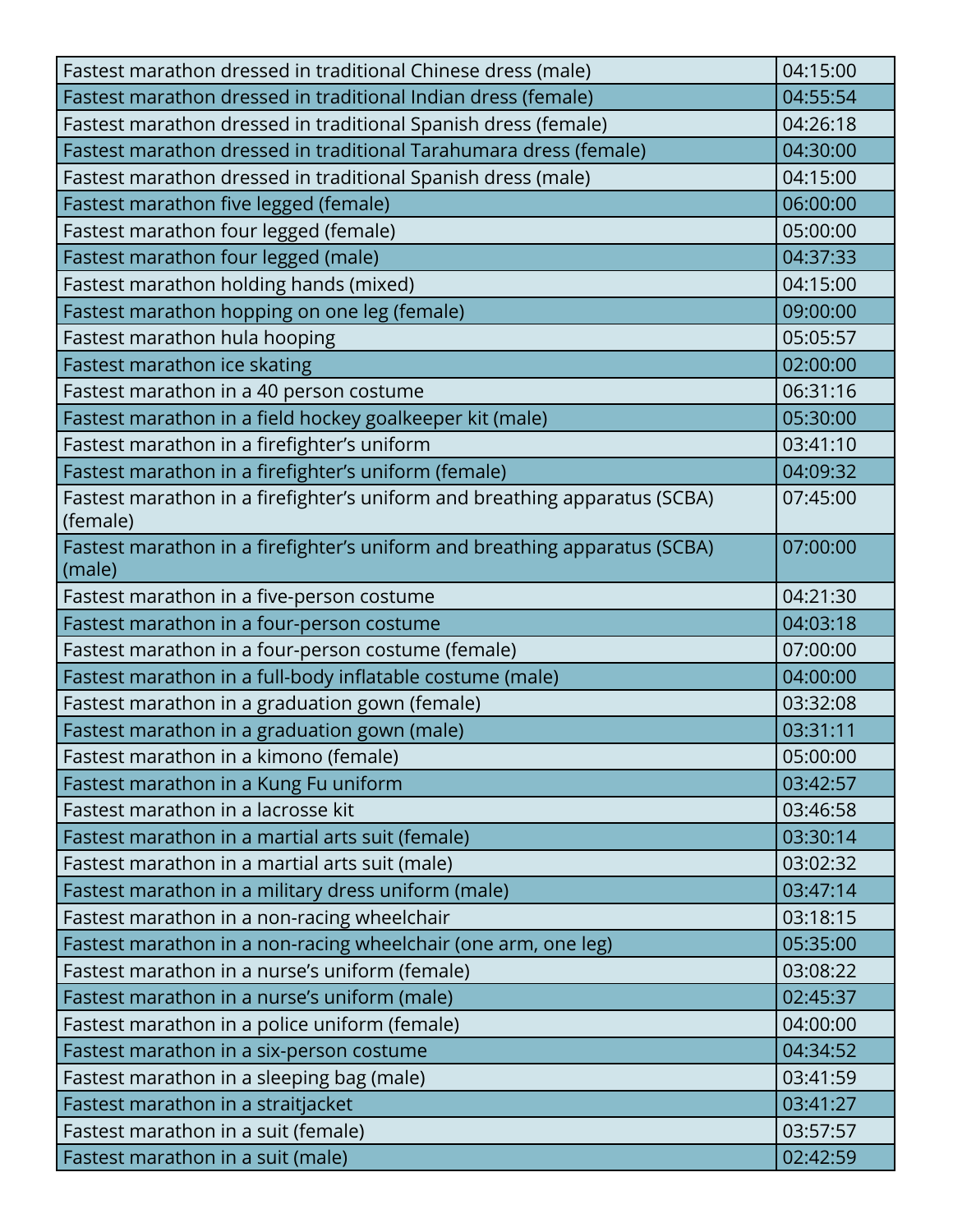| Fastest marathon in a ten-person costume                 | 06:55:40 |
|----------------------------------------------------------|----------|
| Fastest marathon in a three person costume               | 03:13:09 |
| Fastest marathon in a toga (male)                        | 02:56:34 |
| Fastest marathon in a two-person costume                 | 03:17:12 |
| Fastest marathon in a two-person pantomime costume       | 04:35:04 |
| Fastest marathon in a wedding dress (female)             | 03:16:44 |
| Fastest marathon in a wedding dress (male)               | 02:49:17 |
| Fastest marathon in a zentai suit (male)                 | 02:48:29 |
| Fastest marathon in an eleven person costume             | 07:10:00 |
| Fastest marathon in auto racing uniform (male)           | 03:58:00 |
| Fastest marathon in breathing apparatus (SCBA) (male)    | 06:00:00 |
| Fastest marathon in classic brownie uniform (female)     | 03:26:51 |
| Fastest marathon in cricket kit (male)                   | 03:20:46 |
| Fastest marathon in film character costume (female)      | 03:16:19 |
| Fastest marathon in film character costume (male)        | 02:36:28 |
| Fastest marathon in full astronaut costume (male)        | 04:00:00 |
| Fastest marathon in full military uniform (female)       | 04:54:15 |
| Fastest marathon in full military uniform (male)         | 03:40:07 |
| Fastest marathon in highland dress (female)              | 04:30:00 |
| Fastest marathon in highland dress (male)                | 03:20:13 |
| Fastest marathon in school uniform (female)              | 03:14:34 |
| Fastest marathon in school uniform (male)                | 02:50:17 |
| Fastest marathon in scout uniform                        | 02:41:45 |
| Fastest marathon in superhero costume (female)           | 02:48:51 |
| Fastest marathon in superhero costume (male)             | 02:27:43 |
| Fastest marathon in traditional Dhoti Kurta (male)       | 04:15:00 |
| Fastest marathon in traditional Hungarian dress (female) | 04:45:00 |
| Fastest marathon in traditional Samsui dress (female)    | 04:30:00 |
| Fastest marathon in traditional Welsh dress (female)     | 04:30:00 |
| Fastest marathon in Welsh costume (male)                 | 04:00:00 |
| Fastest marathon joggling backwards (3 objects)          | 05:51:25 |
| Fastest marathon joggling backwards (4 objects)          | 06:30:00 |
| Fastest marathon joggling with five objects (male)       | 04:40:00 |
| Fastest marathon joggling with three objects (female)    | 04:02:30 |
| Fastest marathon joggling with three objects (male)      | 02:50:12 |
| Fastest marathon juggling a football (soccer ball)       | 05:41:52 |
| Fastest marathon on a pogo stick                         | 16:24:00 |
| Fastest marathon on a unicycle                           | 01:45:00 |
| Fastest marathon on crutches                             | 06:24:48 |
| Fastest marathon on crutches (one leg)                   | 05:37:43 |
| Fastest marathon on ice                                  | 03:00:00 |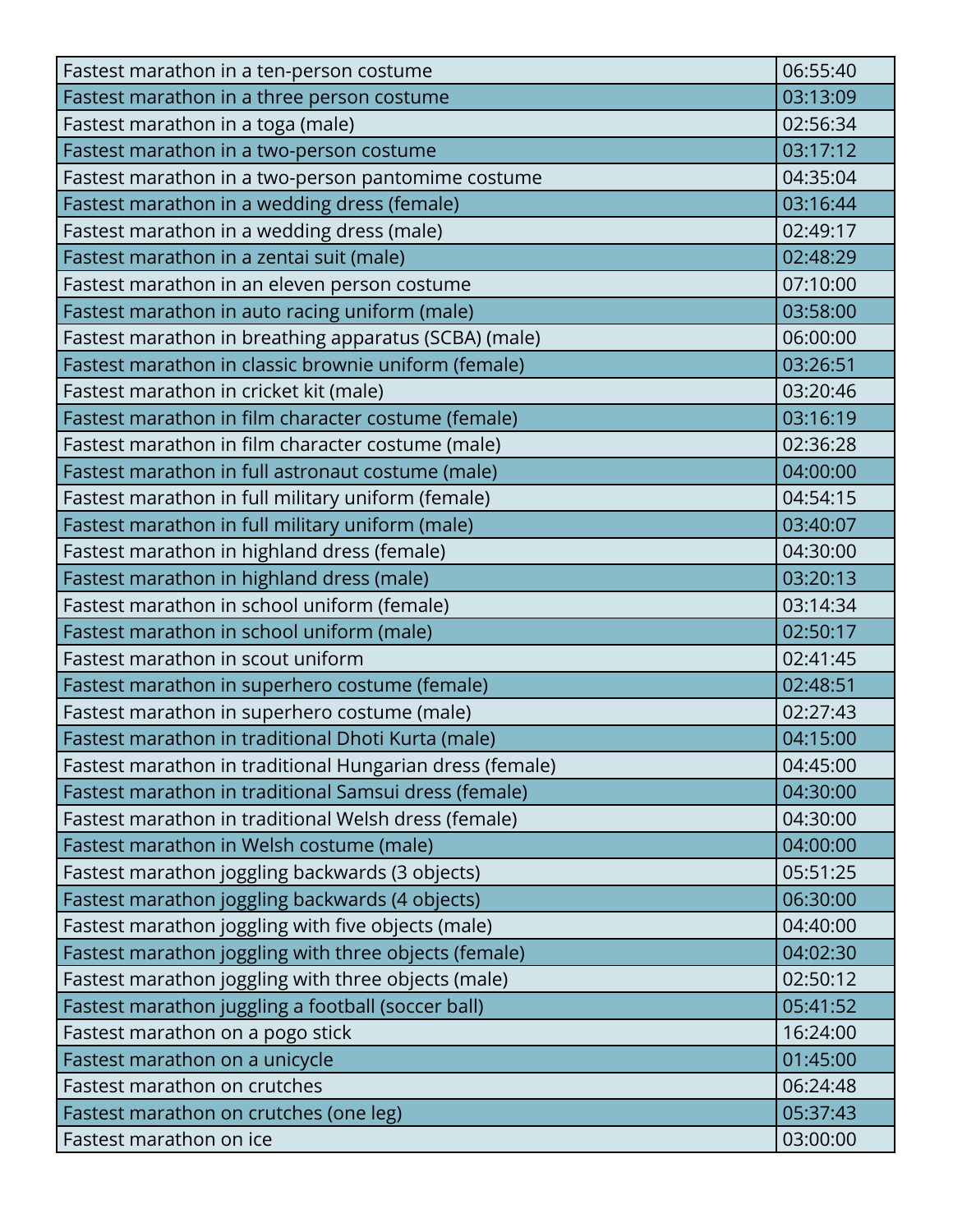| Fastest marathon on roller skates                              | 02:17:00 |
|----------------------------------------------------------------|----------|
| Fastest marathon on roller skates while blindfolded            | 04:00:00 |
| Fastest marathon on spring-loaded stilts                       | 04:00:00 |
| Fastest marathon on stilts                                     | 06:37:38 |
| Fastest marathon pushing a double pram (female)                | 03:22:05 |
| Fastest marathon pushing a double pram (male)                  | 02:43:11 |
| Fastest marathon pushing a mobility walker (female)            | 04:30:00 |
| Fastest marathon pushing a pram (female)                       | 03:10:26 |
| Fastest marathon pushing a pram (male)                         | 02:31:22 |
| Fastest marathon pushing a quadruple pram (female)             | 04:00:00 |
| Fastest marathon pushing a quadruple pram (male)               | 04:00:00 |
| Fastest marathon pushing a quintuple pram (male)               | 04:42:49 |
| Fastest marathon pushing a shopping trolley                    | 04:00:00 |
| Fastest marathon pushing a triple pram (female)                | 03:11:53 |
| Fastest marathon pushing a triple pram (male)                  | 03:55:57 |
| Fastest marathon pushing a wheelbarrow                         | 03:00:00 |
| Fastest marathon pushing a wheelchair (female)                 | 03:54:26 |
| Fastest marathon pushing a wheelchair (male)                   | 02:50:21 |
| Fastest marathon run by a grandparent and two grandchildren    | 13:20:44 |
| Fastest marathon run by a married couple - aggregate time      | 04:27:05 |
| Fastest marathon run by a pair of siblings - aggregate (male)  | 04:18:28 |
| Fastest marathon run by a pair of siblings (mixed pair)        | 04:50:00 |
| Fastest marathon run by a parent and four children             | 18:45:00 |
| Fastest marathon run by a parent and three children            | 15:00:00 |
| Fastest marathon run by a parent and two children              | 11:15:00 |
| Fastest marathon run by civil partners (male) - aggregate time | 05:46:43 |
| Fastest marathon run by father and son                         | 04:59:22 |
| Fastest marathon run by mother and daughter                    | 05:22:10 |
| Fastest marathon run by parent and child (mixed)               | 05:41:12 |
| Fastest marathon run by three generations                      | 10:00:00 |
| Fastest marathon run by three siblings                         | 09:30:00 |
| Fastest marathon run by two parents and a child                | 11:15:00 |
| Fastest marathon running backwards (female)                    | 04:42:00 |
| Fastest marathon running backwards (male)                      | 03:43:39 |
| Fastest marathon running barefoot backwards (male)             | 04:00:00 |
| Fastest marathon running with an egg and spoon                 | 03:00:47 |
| Fastest marathon skipping                                      | 03:29:54 |
| Fastest marathon skipping (female)                             | 05:30:00 |
| Fastest marathon skipping without a rope                       | 05:24:33 |
| Fastest marathon soloing a Gaelic football                     | 05:00:00 |
| Fastest marathon soloing a hurling sliotar                     | 05:00:00 |